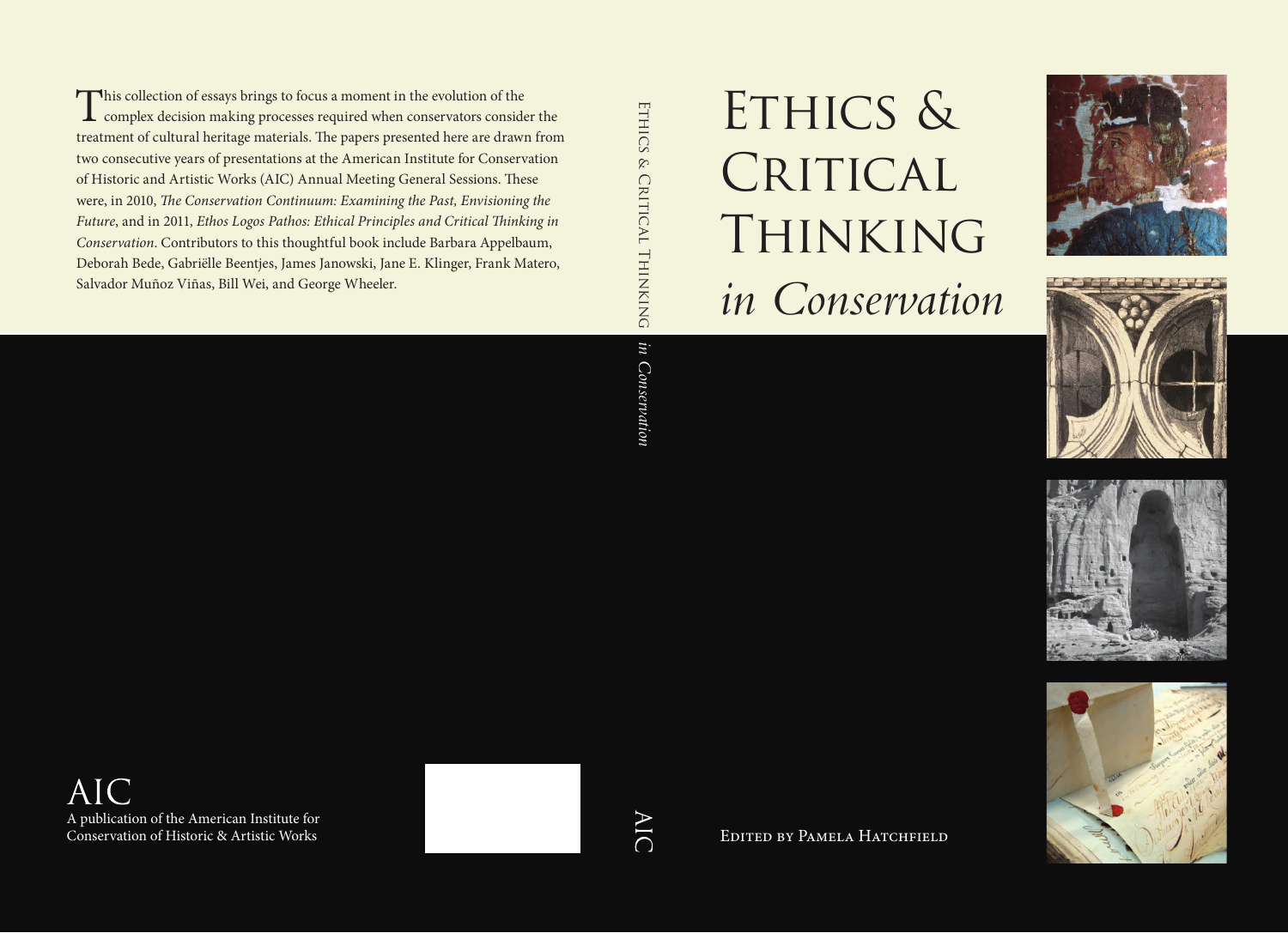# ETHICS & CRITICAL THINKING *in Conservation*

Edited by Pamela Hatchfield



American Institute for Conservation of Historic & Artistic Works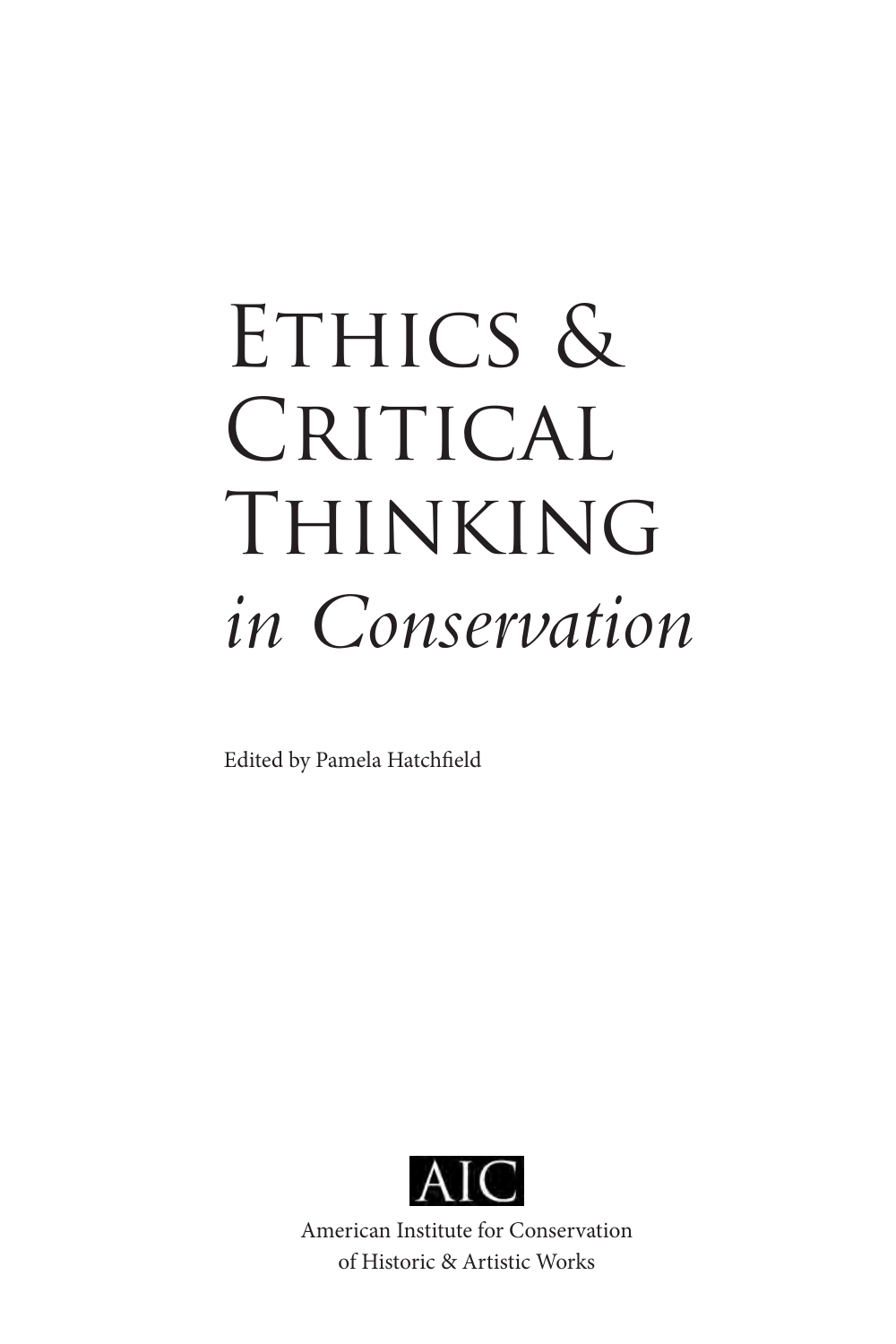

The American Institute for Conservation of Historic & Artistic Works (AIC) promotes the preservation of cultural heritage as a means toward a deeper understanding of our shared humanity—the need to express ourselves through creative achievement in the arts, literature, architecture, and technology. We honor the history and integrity of achievements in the humanities and science through the preservation of cultural materials for future generations.

**American Institute for Conservation of Historic & Artistic Works**

1156 15th Street NW, Suite 320 Washington, D.C. 20005 info@conservation-us.org www.conservation-us.org

Eryl Wentworth, *Executive Director*

© 2013 American Institute for Conservation of Historic & Artistic Works All rights reserved. No part of this book may be reproduced in any form or by any electronic or mechanical means, including information storage and retrieval systems, without written permission from the publisher, except in the case of a reviewer, who may quote brief passages embodied in critical articles or in a review.

Bonnie Naugle, *editorial coordination & design* Jerri Newman, *copy editing*

The participation of Salvador Muñoz Viñas in the 2011 AIC Annual Meeting was made possible in part through a travel grant to the Foundation of the American Institute for Conservation from the Samuel H. Kress Foundation.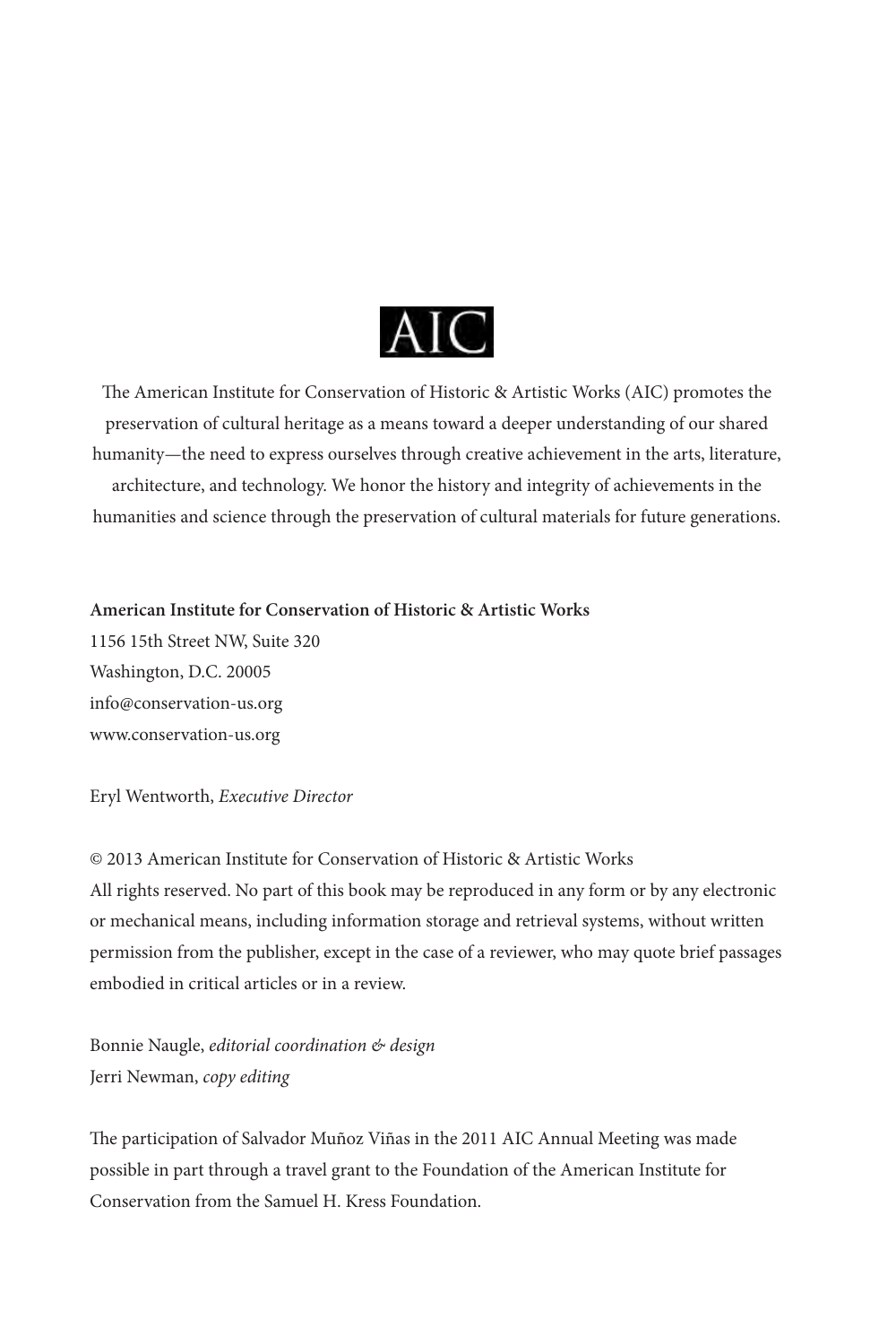# **Contents**

| Preface                                                                                                                   |
|---------------------------------------------------------------------------------------------------------------------------|
|                                                                                                                           |
| Chapter 1. Conservation in the 21st Century: Will a 20th Century<br>Code of Ethics Suffice?                               |
|                                                                                                                           |
| Chapter 2. Legacies from the Past: Previous Repairs                                                                       |
| Chapter 3. To Treat or Not to Treat: Decision-making in<br>Preparing Archives for Digitization                            |
| Chapter 4. Resuscitating Bamiyan's Buddhas? A Dispatch from<br>Dresden, Two Lessons Learned                               |
|                                                                                                                           |
| Chapter 5. Objects of Trauma, Finding the Balance                                                                         |
| Chapter 6. On Time and the Modalities of Conservation                                                                     |
| Chapter 7. The Frankenstein Syndrome                                                                                      |
| Chapter 8. Restoration Ethics, Cleaning, and Perception:<br>Case Studies from the Dutch Government Collection             |
| Chapter 9. Book Review: Conservation Takes a Reflective Turn<br>George Wheeler, with an introduction by Nancie Ravenel139 |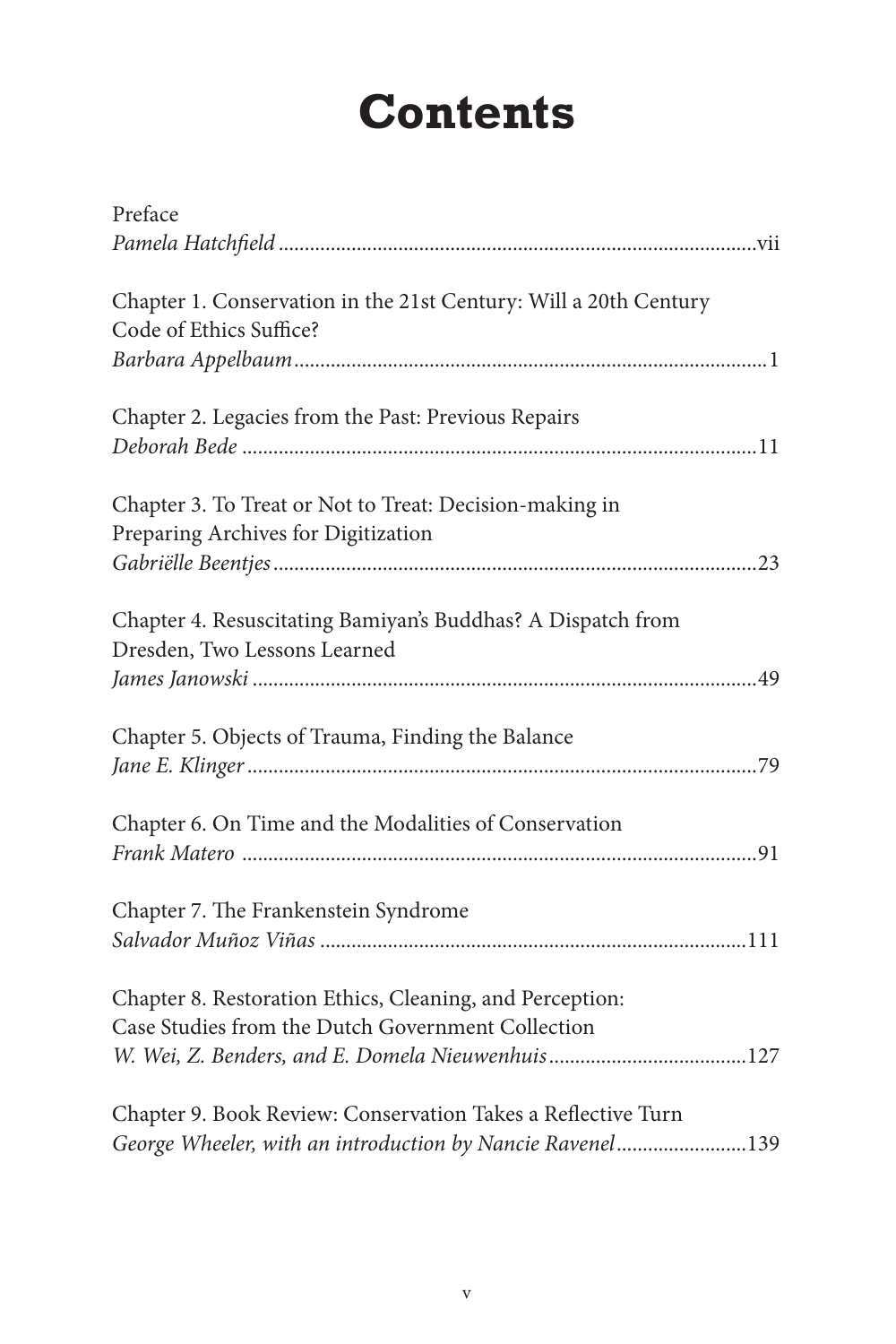# **Chapter 4**

# **Resuscitating Bamiyan's Buddhas? A Dispatch From Dresden, Two Lessons Learned**

JAMES JANOWSKI

*ABSTRACT—This essay describes and evaluates the reconstruction of Dresden's Frauenkirche, a storied and iconic church desecrated by Allied bombs near the end of World War II. Focusing on two sorts of value, it urges that the project was largely, though not wholly, successful. The reconstructed church serves to restore,*  maybe even enhance, a broad type of religious-cum-spiritual value that went *missing, temporarily, while the church lay in ruins; but the reconstruction does not—or eventually will not—score so well in terms of the restoration of historical value. The essay then goes on to discuss the Taliban's desecration, in 2001, of the Bamiyan Buddhas—1,400 year old sculptures that were long the centerpiece of Afghanistan's material cultural heritage. It shows how and why Dresden's church is a good analogue for the Buddhas. It describes the herculean work that has been done toward a possible reconstruction project. It depicts the status quo, from a conservation perspective, at the site. And it notes some questions that would need to be answered before one or both of the sculptures might actually go back up. Drawing on lessons learned from the experience in Dresden, the essay's conclusion, put forward provisionally, is that a case can be made for resuscitating Bamiyan's Buddhas.*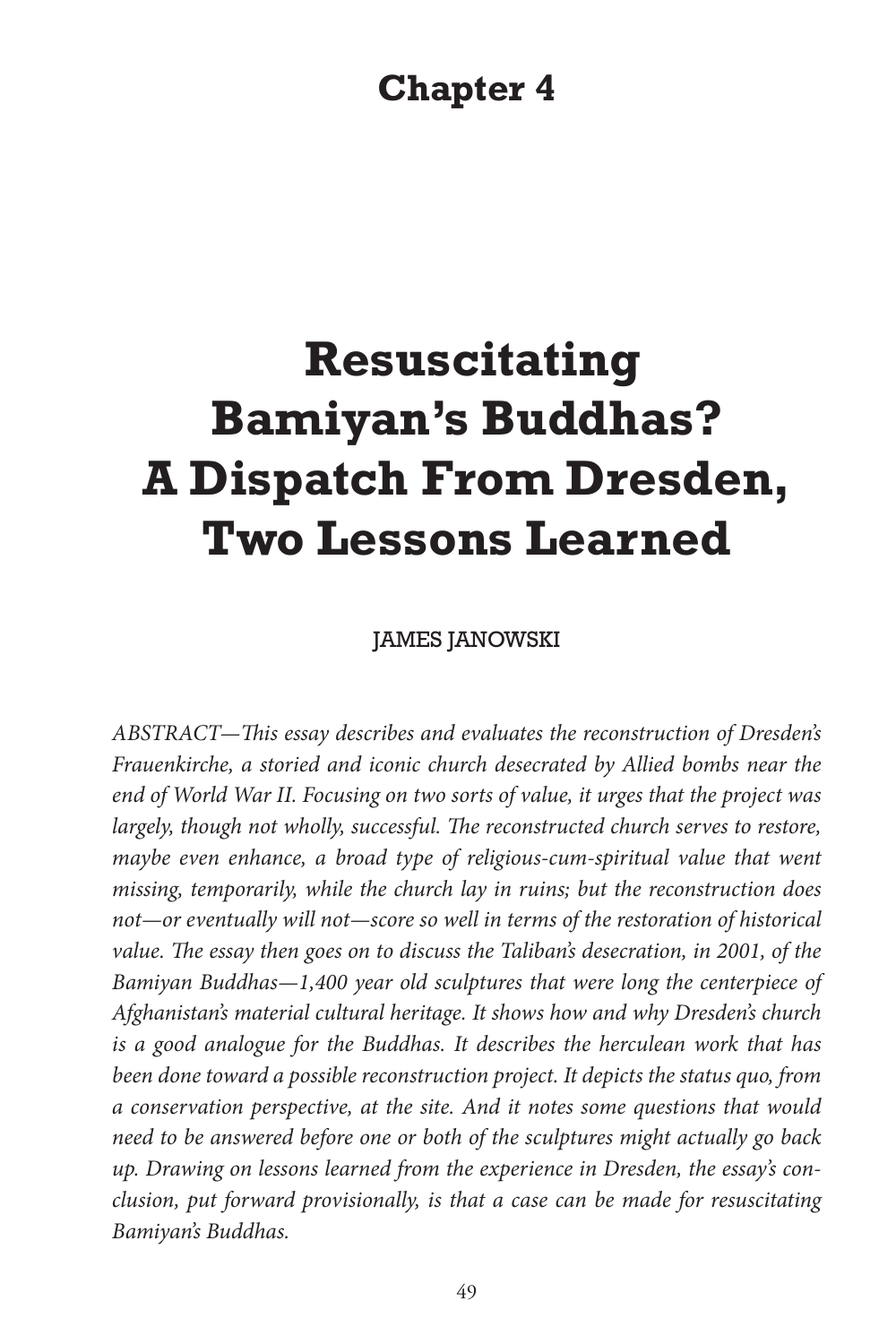#### **1. An Unconventional (Video) Introduction**

This essay begins unconventionally, strongly urging its readers to be viewers, returning to the text, moved and ready to think, after watching a short video—the link to which is provided in the references (Al Jazeera 2007).

#### 1.1. A CONVENTIONAL INTRODUCTION

The aim here is to pose Bamiyan's dilemma—and then to suggest a working "solution" to the same. "Solution" requires emphasis. The philosopher Bernard Williams notes that moral dilemmas invariably have "remainders" (Williams 1973, 179). And something similar is at work in conservation. *If conservation projects were long division problems, they would not come out neatly*. Indeed, the cases discussed here *are* dilemmas. They involve judgments and choices, and they leave behind the very sort of remainders Williams has in mind. Conservation and restoration projects involve balancing various—often competing meanings and values. And they involve trade-offs.

The essay begins by discussing Dresden's Frauenkirche. It then turns to Bamiyan's Buddhas, drawing some provisional conclusions—final conclusions, as will become plain, will require much more thinking than is possible here—regarding the site and the sculptures. The essay seeks to draw the moral of the Dresden story for Bamiyaners, Afghans, and the rest of us.

A caveat before pushing ahead: the discussion focuses on two sorts of value—religious, understood in a broad sense to be explained, and historical. Both cases raise many other value considerations and issues—aesthetic, economic, political, purely and properly philosophical, etc. The essay nods toward some of these, but makes no attempt to describe, much less disentangle, all such considerations and issues.<sup>1</sup>

### **2. Dresden's Frauenkirche: Its History, Desecration, and Reconstruction**

Dresden's Frauenkirche was iconic. Some version of the church had been on the site for nearly a millennium, and the one standing in early 1945, started in 1726 and completed in 1743, was a magnificent building with a storied history (fig. 1). The church played an important role in the history of Protestantism, modeling its egalitarian ideals. Its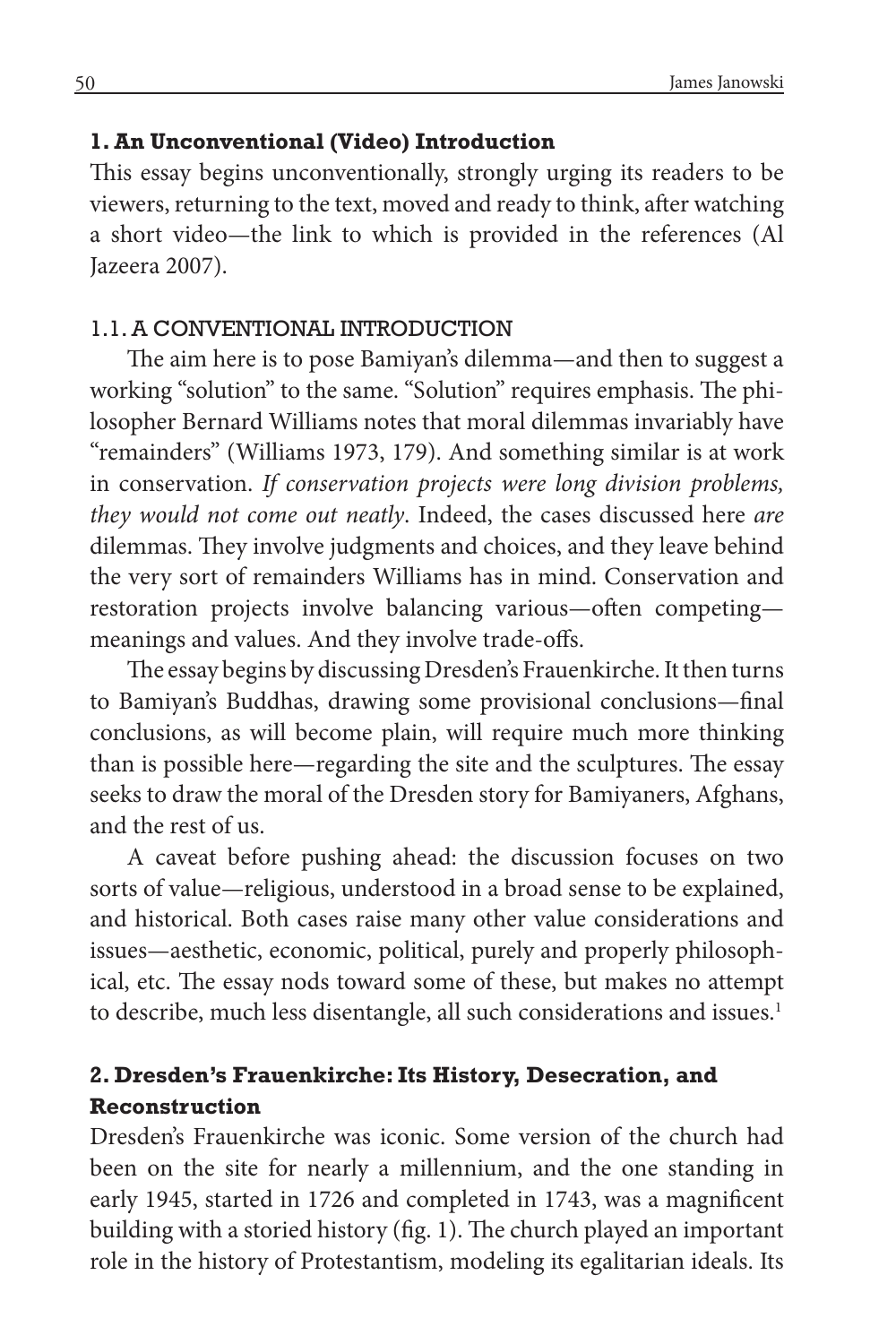

Fig. 1. Frauenkirche in Dresden, Germany; photo taken between 1860 and 1890. Courtesy Library of Congress. Reproduction Number LC-USZ62-109077.

designer, George Bähr, was prescient; his "Spieramen," supporting the church's massive stone dome, anticipated technical developments in architectural design, and in statics in particular (Jäger et al. 2000; Peter and Hertenstein 2000; Wenzel 2000, 177). The building unlocked part of the history of masonry (Asch 1999); it was the venue for performances by Bach and Wagner; and it survived direct, repeated military strikes in the Seven Years' War. Those who had restored the Frauenkirche previously—substantial restoration work had taken place in the 1930s, for example—called it a masterpiece, and many likened the building to St. Peter's Basilica in Rome and the Cathedral in Florence. In short, the building was a grand and genuinely significant piece of architecture.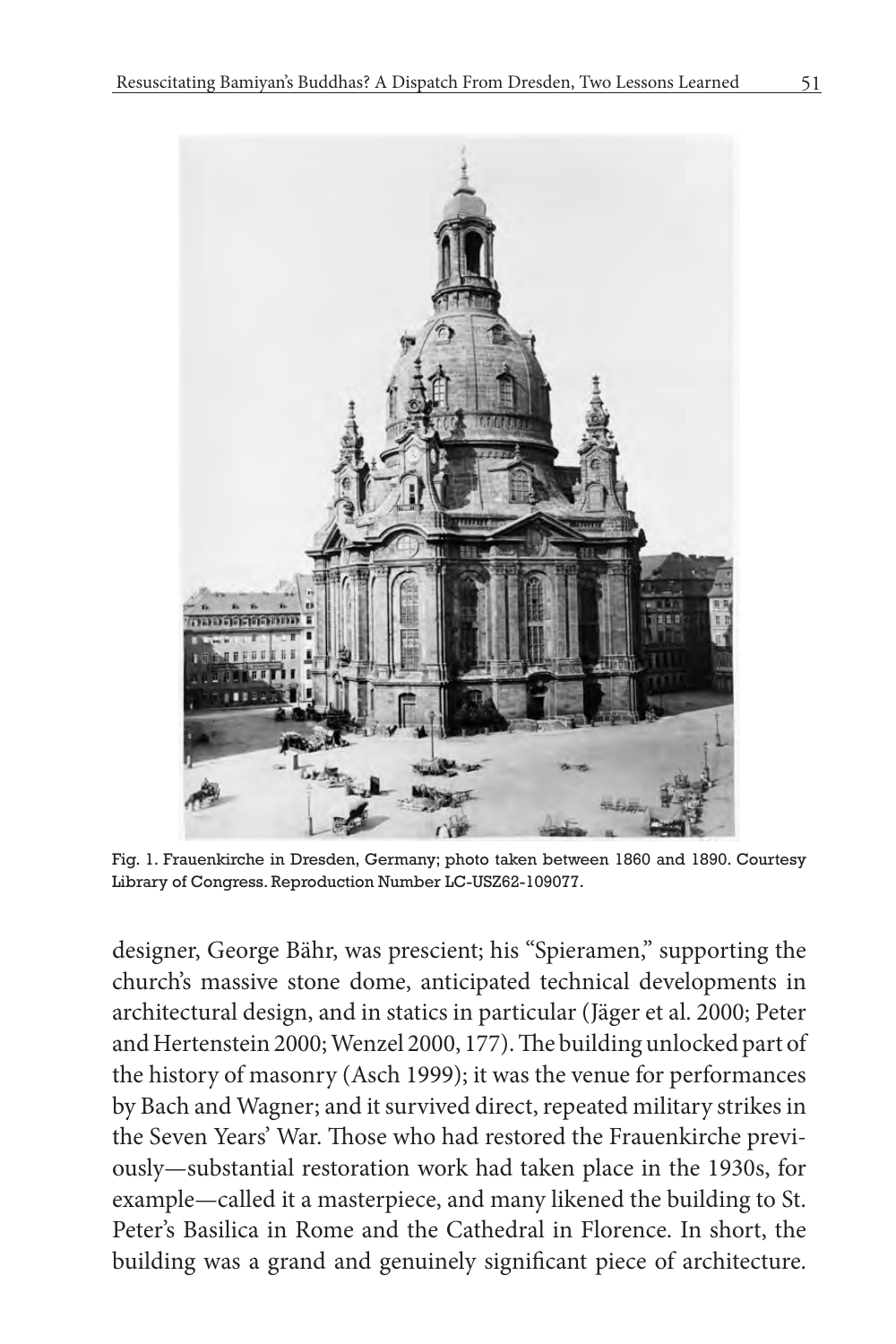It was at the heart of Dresden's identity, and it was known and appreciated around the world. Thus J. Paul, striking some of these same chords and echoing the views of many others, says of the Frauenkirche: "a special instance…a curiosity with which there is really nothing to compare, and in the individual uniqueness of its architectonic solution…the most original Protestant church building" (Paul 1996).

Enter February 1945. Allied bombs fell for two nights. They gave rise to a massive firestorm that engulfed the city and obliterated 15 square kilometers of Dresden. Long renowned for its beautiful baroque architecture and often described as "Florence on the Elbe," the city's central core was completely devastated, taking on the look of a ghastly and unimaginably horrific nightmare.

Amazingly sturdy and built to last, the Frauenkirche survived the bombing itself. But temperatures inside reached 1000°C, the building's infrastructure buckled, and it succumbed, collapsing into a pile of rubble, on the morning of February 15. Only two lonely fragments, mournful but defiant, were left standing (fig. 2).

Dresdeners loved their church and venerated its remains. For decades they beat back repeated attempts to clear the site. Locals safeguarded the rubble. They carted away some especially important pieces, organizing and storing them off-site—much of this toilsome work, done with hand-winches and shovels and wheel barrows and wagons, was carried out by the so-called *Trümmerfrauen* ("rubble women") but for the most part the ruins remained in place, honored and largely undisturbed, for 48 years.

The ruin itself came to have a history, accumulating meanings and values of its own. Thus, for example, in the discussion about how to proceed, some urged that the Frauenkirche ruin be preserved as a mark of humanity's *inhumanity*. (The bombing of Dresden also took 30,000 lives.) Others urged that, as a powerful symbol of peace, it ought not be destroyed. (Locals held candlelight ceremonies at the site each year to mark the anniversary of the bombing.) The ruin was also a political football—and a bargaining chip in the German Democratic Republic's (GDR) ideological battle with the west (Vees-Gulani 2008). But while its meanings were contested, after nearly four-and-a-half decades the ruin had definitely become a locus of value unto itself—and it had plainly been incorporated into the life of the city.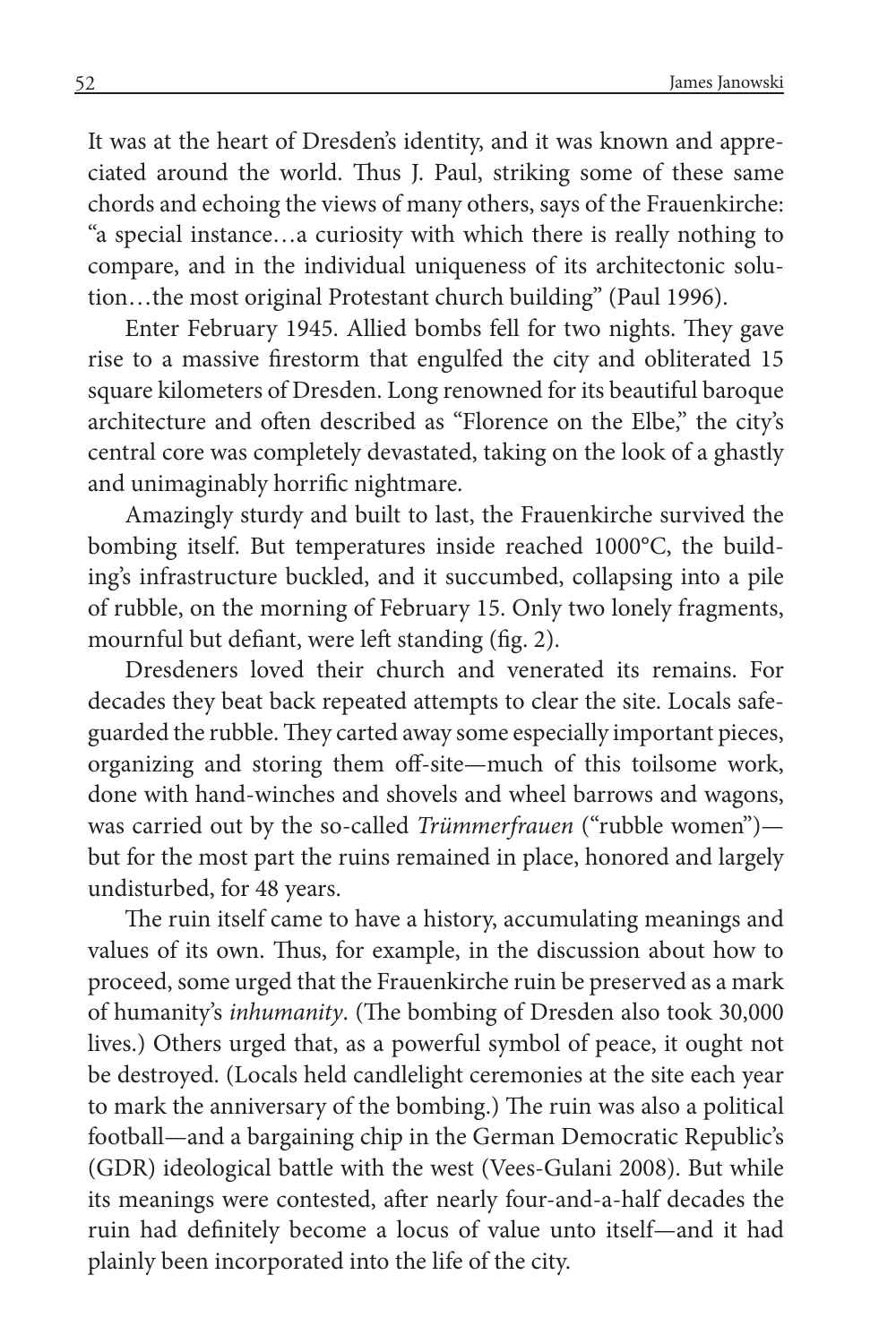

Fig. 2. Remains of Frauenkirche after bombing in Dresden, Germany, circa September 1945. *Dresden nach der Bombardierung vom 13./14. Februar 1945, nach 1945.09.17.* Courtesy Deutsche Fotothek/Richard Peter. Accession Number 88950515.

That said, with the fall of the Berlin Wall Dresdeners returned once again to thoughts about raising their church. November 1989 energized the community to resurrect plans that had long lain dormant, and in February 1990, on the 45th anniversary of the bombing, the "Call from Dresden" was issued. The Call was hugely effective. Donations poured in from all over the world, and two years later 80% of Dresden's city council voted to rebuild. Site clearing began in January 1993. After a de facto archaeological dig, fragments were painstakingly photographed, analyzed, sorted, and stored. Conceptual and practical spadework thus complete, in May 1994 a so-called "archaeological reconstruction" commenced and the phoenix began its slow and deliberate ascent. Indeed, uninterrupted work—tireless, exacting, and remarkably dedicated—proceeded apace for over a decade. Here are some highlights. (See the essays in Part Two of Jäger and Brebbia 2000. This is one of many sources describing the reconstruction.) In March 1996, the first keystone was completed, and in November of the same year 15 cubic meters of sandstone was put in place daily. In July 1997, construction started on eight slender inner piers, each of which had to support a load of 1,800 tons. By March 1999, the church's outer walls and staircases had reached a height of 24.3 meters. In February 2000, a new cross arrived from Britain; it had been created by the son of an airman who bombed the city. In May 2003, the stone dome was completed. In June 2004, with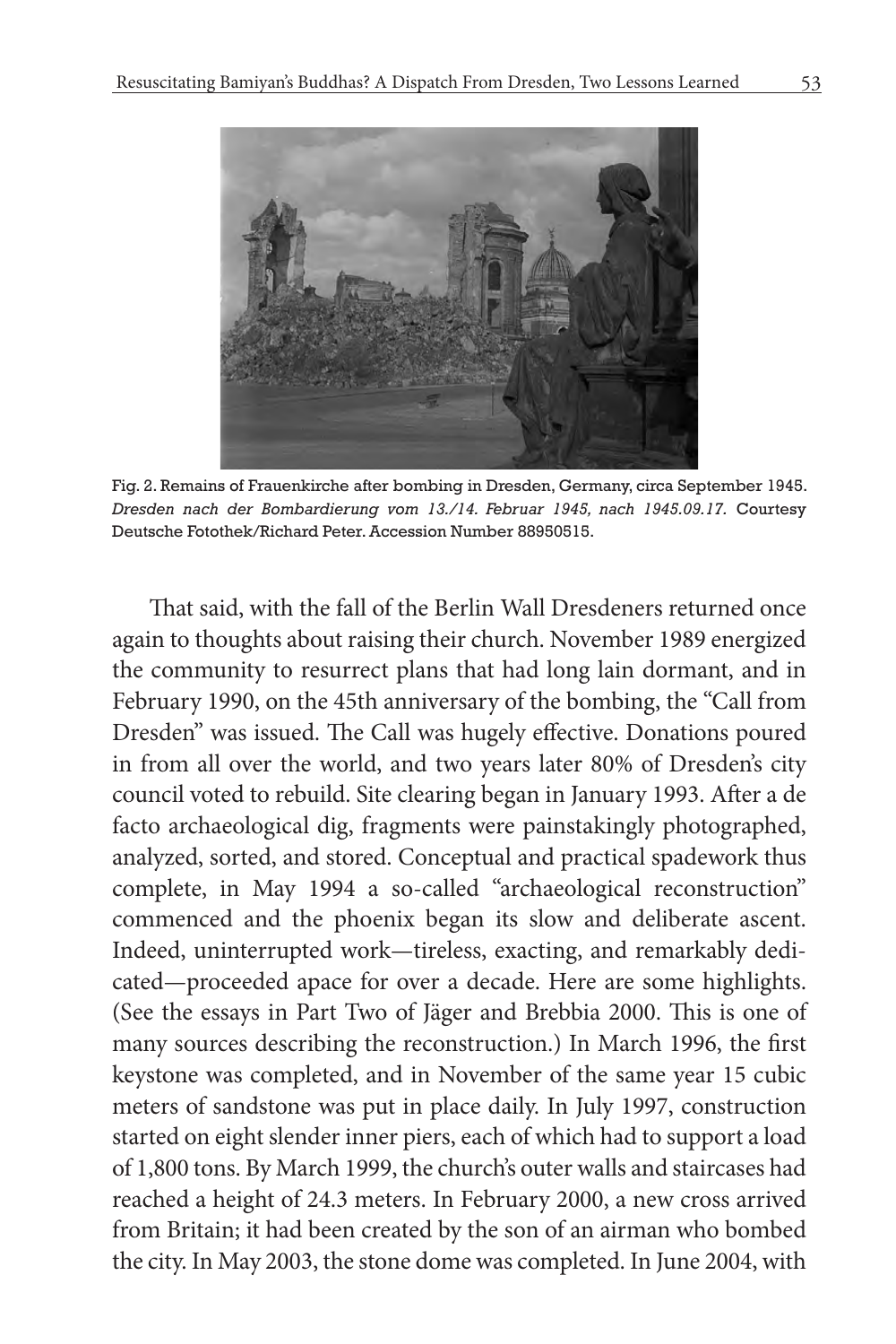60,000 in attendance and eight million television viewers, the cupola and spire cross were put in place. Finally, in October 2005, the "new" Frauenkirche, 12 years in the remaking, was re-consecrated.

Now here are some details. Painstaking research and analysis was done on the Frauenkirche and its remains. Materials scientists, structural engineers, architects, conservators, and various other professionals conducted a deliberate and meticulous, stone-by-stone and joint-by-joint investigation of the building, which some have called one of the most studied structures in history (e.g., Wenzel 2000, 179). IBM software was used to "virtually reconstruct" the fragments, and then the building slowly took shape around the standing sections of ruin. In the end 8,425 ashlar stones—what are now the readily discernible darker pieces speckled throughout the church—were reintegrated. Thus roughly 45% of the reconstructed building consists of original stones, exactingly placed back in their original locations. The remainder of the building is the same type of stone from the original quarry. And the church was resurrected—with unflagging and scrupulous attention to detail—in accord with the original blueprint. (Thus, for example, 1,642 fragments were returned to their positions in the altar, 80% of which now consists of original material.) Indeed, many stress the unfailingly faithful nature of the reconstruction. And distinguishing between "Bähr's construction" and "Bähr's constructional concept," some actually urge that the reconstruction is *more* faithful to Bähr's original plan than was Bähr's original building (Zumpe, Rothert, Lugenheim 2000). (Again, the 1743 church was magnificent, but modern-day tools and techniques allowed for a more mathematically precise implementation of Bähr's original plan. Dresden lore has Bähr with stick in hand, scratching out drawings in the dirt, as he orchestrated the Frauenkirche's construction. Needless to say no sticks were involved in the building's reconstruction, which some say more fully realizes Bähr's inspired vision.)

#### 2.1 THE RECONSTRUCTION: A QUICK AND PARTIAL ASSESSMENT

Was the reconstruction a success (fig. 3)? That's a big question. Obviously the project has many, many dimensions. (One such dimension, just intimated, concerns the *status* of the reconstruction. Is the reconstructed building, having as it does the same "form," in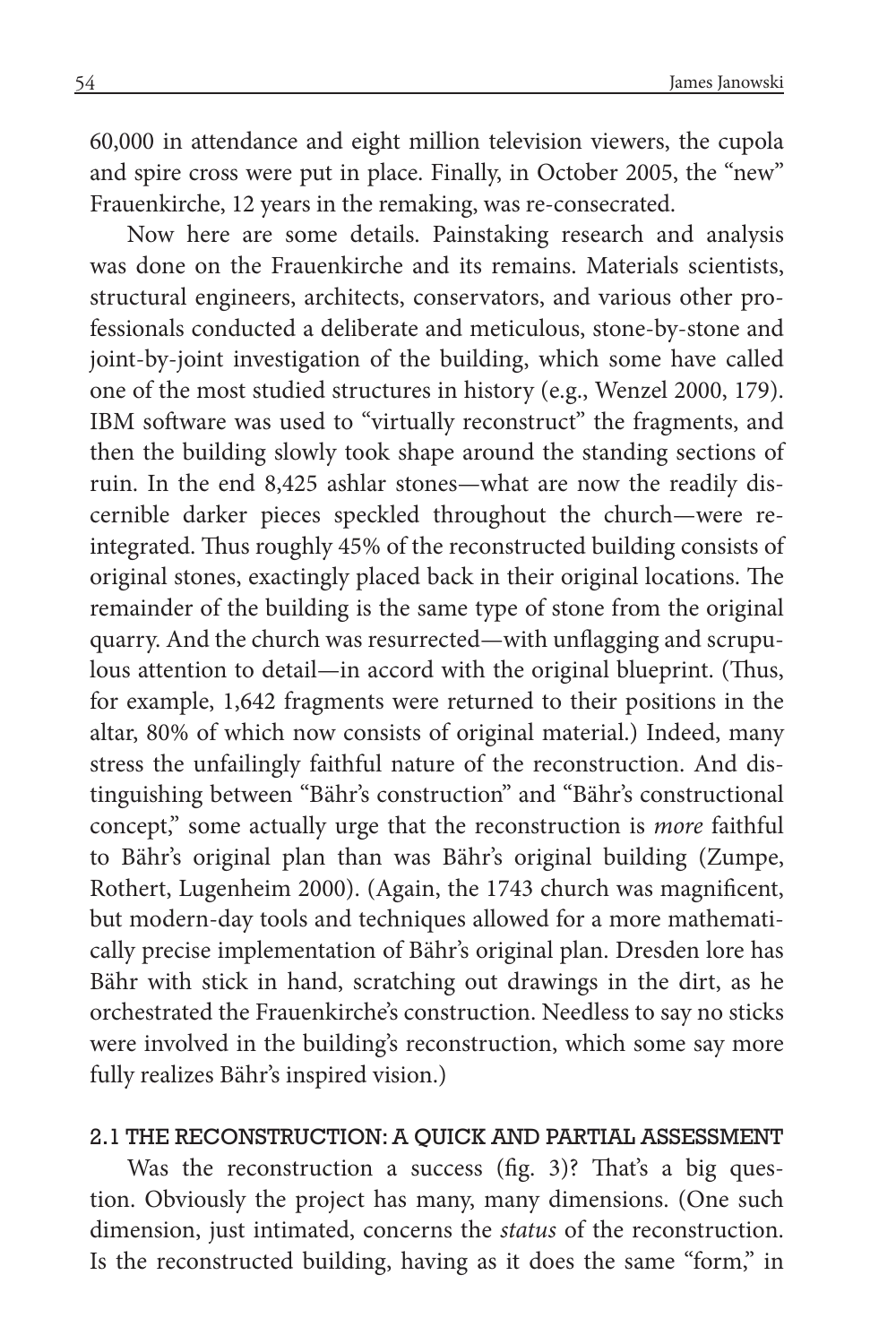

Fig. 3. Reconstructed Frauenkirche, Dresden, Germany. September 23, 2011. Courtesy Brücke-Osteuropa. At http://commons.wikimedia.org/wiki/File:Die\_Frauenkirche\_in\_Dresden\_4.jpg

some meaningful sense *the same* building? [Is it the new or the "new" building?] Or—here's an even odder possibility—is the reconstructed building the *real* Frauenkirche, the 1743 building, inasmuch as it did not quite answer to Bähr's ideal, having been something of an imposter? These metaphysical questions, though interesting, are bracketed here.) But in terms of resurrecting religious value—or, perhaps better, *spiritual* value—it seems it was a resounding success.

How so? Why? Well, if, as some would say, religion is about fostering connections and building community, the reconstruction project was a cookbook recipe for the same. From donors around the globe to cultural heritage experts to innumerable and varied professionals to skilled laborers and common folk in Dresden—think back now sixtysome years to the back-breaking effort of the *Trümmerfrauen*—literally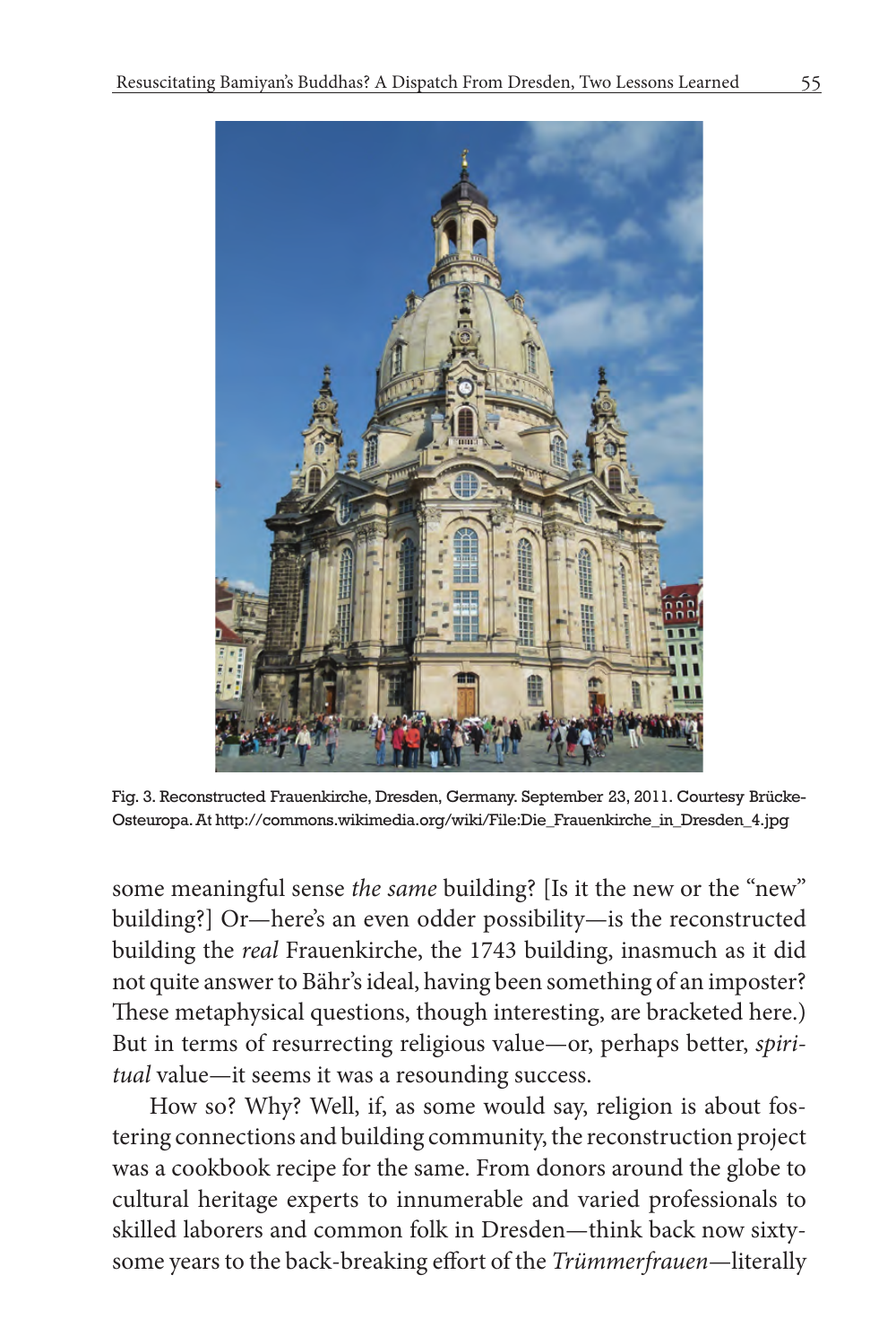thousands of people worked together, shoulder to shoulder, to resurrect the church. Indeed, the reconstruction *unified* Dresdeners and others worldwide, linking people both within and across generations and from hugely disparate walks of life, fusing them all in the solidarity of a common project. The effort resurrected a Christian church, yes. But more than this it contributed to a cosmopolitan and universal end: it generated a *collective thing*—giving rise to what Max Scheler calls a "we" (Scheler 2008) and what Margaret Gilbert labels a "plural subject" (Gilbert 1989). Thus the *process* of reconstruction plainly resuscitated, even enlarged, a community. And it plainly recharged, even enhanced, religious-cum-spiritual value, understood in a broad and non-parochial sense.

With this in mind if the choice was, as it was, between a ruined Frauenkirche and a reconstructed Frauenkirche, it seems Dresden chose rightly. Surely the reconstruction houses value that was absent in the ruin and is important and worthy for this reason. Even so, perhaps the project was not a univocal success. Religious value resuscitated? Yes indeed. Check. But what about *historical* value? For now, all is well original and non-original material is readily discriminable. But over time the latter will darken. In 50 years, more or less, it will be impossible to distinguish, visually, between original and non-original stone. And while this interestingly models the paradigmatic religious ideal of forgiveness or reconciliation, it is problematic from the perspective of history. Indeed, the meaning and value and import of history—currently exemplified in the darker stones as a tangible reminder of the dark days in 1945—will no longer be readily accessible. And in the worst case—seemingly all but inevitable—it will be altogether lost. (Doubtless conservators and other building experts, with their sophisticated instruments and keen eyes, will be able to distinguish original from non-original material in half a century—even perhaps forever [Wenzel 2000, 177]. But this misses the point. Indeed, while plaques and markers and slickly-produced literature describing historical events will tell against outright deception, this, too, is beside the point. Put simply, an encounter with the Frauenkirche in, say, 2105, will be disingenuous. Put differently, the first-person phenomenological experience [the *impression* one garners] of the Frauenkirche in that same year—at roughly the sesquicentennial of its destruction and at exactly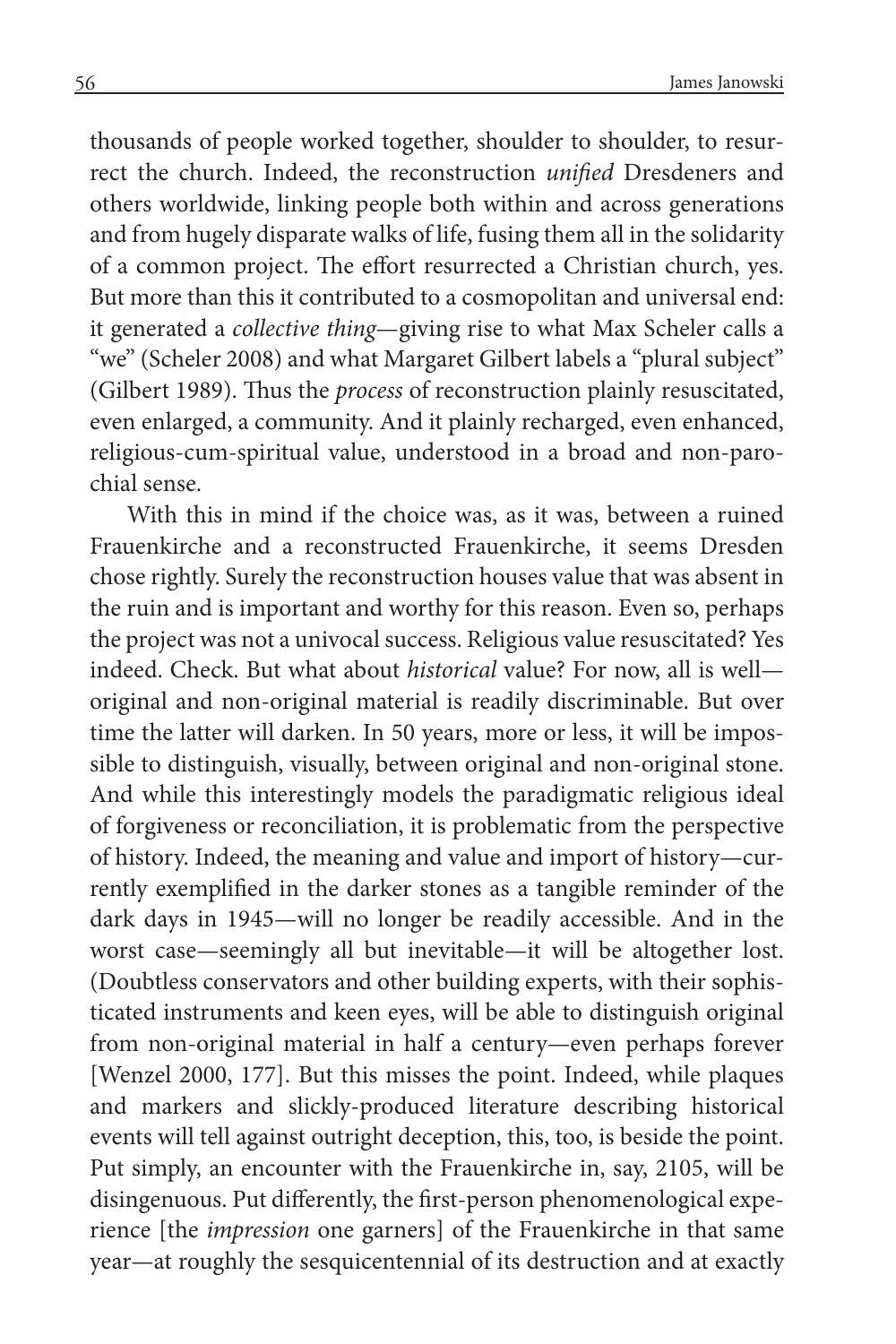a century after its reconstruction and re-consecration—will be altogether misleading. This much, then, is clear: as the new stones darken, melding by degrees and incrementally with their counterpart stones, history will grow hazy. Indeed, lamentably, historical meaning and historical value will slowly ebb, slipping away altogether in time. And this, the resurrection of religious value notwithstanding, is plainly a cost.)

This gestures, again, toward the idea of the dilemma—and the remainder. Conservation and restoration projects are *not* algorithmic. They involve adjudicating between various meanings and values—and they have no "remainder-free 'solutions.'" (This—that conservation is an art, not a science, of compromise—is something practicing conservators know, and something that, for example, each Barbara Appelbaum [2010] and Salvador Muñoz Viñas [2005] emphasize in their recent smart books.)

I turn now to Bamiyan.

# **3. Bamiyan's Buddhas: Their History, Desecration, and Possible Reconstruction**

Bamiyan's Buddhas were the dignified guardians of Afghanistan's Bamiyan Valley—a lush and tranquil rest stop, famous for its agricultural production and a powerful spirituality, for wayfarers on the Silk Road. The sculptures, standing serenely in their niches since the mid-6<sup>th</sup> and early 7<sup>th</sup> centuries (the smaller, eastern Buddha was the elder), were testament to the amazingly diverse array of peoples and cultures that had migrated through the region. They were an eclectic and complex combination of styles and influences—and telling instantiations of the history and art history of Gandhara Buddhism. Indeed, Bamiyan's Buddhas—at 55 meters, the western sculpture was the tallest likeness of the Buddha in the world and the two of them together were deemed by many the most important examples of Afghanistan's rich material cultural heritage—had calmly witnessed over 1,400 years of frenetic comings and goings.<sup>2</sup> Enterprising merchants crisscrossed Bamiyan as they transported goods along the Silk Road's snaking network of trading routes. Religious pilgrims traversed the mountain valley, some pausing long enough, obviously, to record their ideas in stone and create one of the world's most suggestive spiritual centers. And—this cuts in the other direction—the region had for millennia been the scene of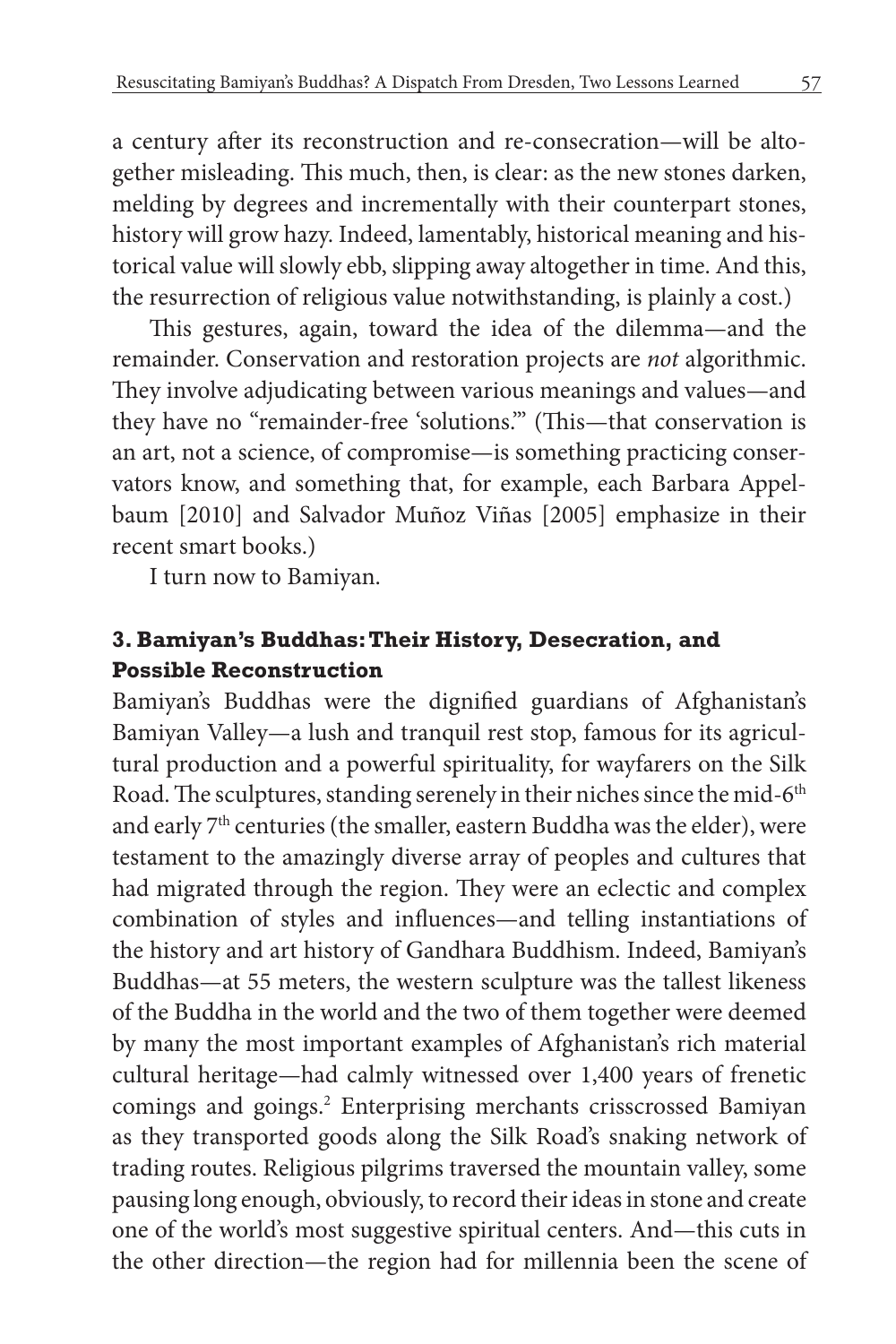

Fig. 4. Western Buddha in Bamiyan, Afghanistan, in 1963. Courtesy UNESCO/A. Lezine. At www.unesco.org/bpi/eng/unescopress/photos/afghan-heritage/close\_upbudda.jpg

conflict and conquest as well: Alexander the Great stormed through Bamiyan in the 4<sup>th</sup> century BCE; Genghis Khan sacked the city in 1221; and, more recently, the Soviet Union disturbed the peace in Bamiyan's Valley. Some of these campaigns had exacted a toll on the sculptures. Earthquakes, weather, and the slow but inexorable effects of time had done damage too (fig. 4). But the Buddhas were for all that survivors. Their art-historical significance was beyond dispute and their status as a compelling repository of value undeniable. Yakut al Hamawi, author of a so-called "geographical dictionary" based on his travels in the Middle East and Afghanistan between 1212 and 1222, captured something of this even 800 years ago: "…two huge idols cut into the rock and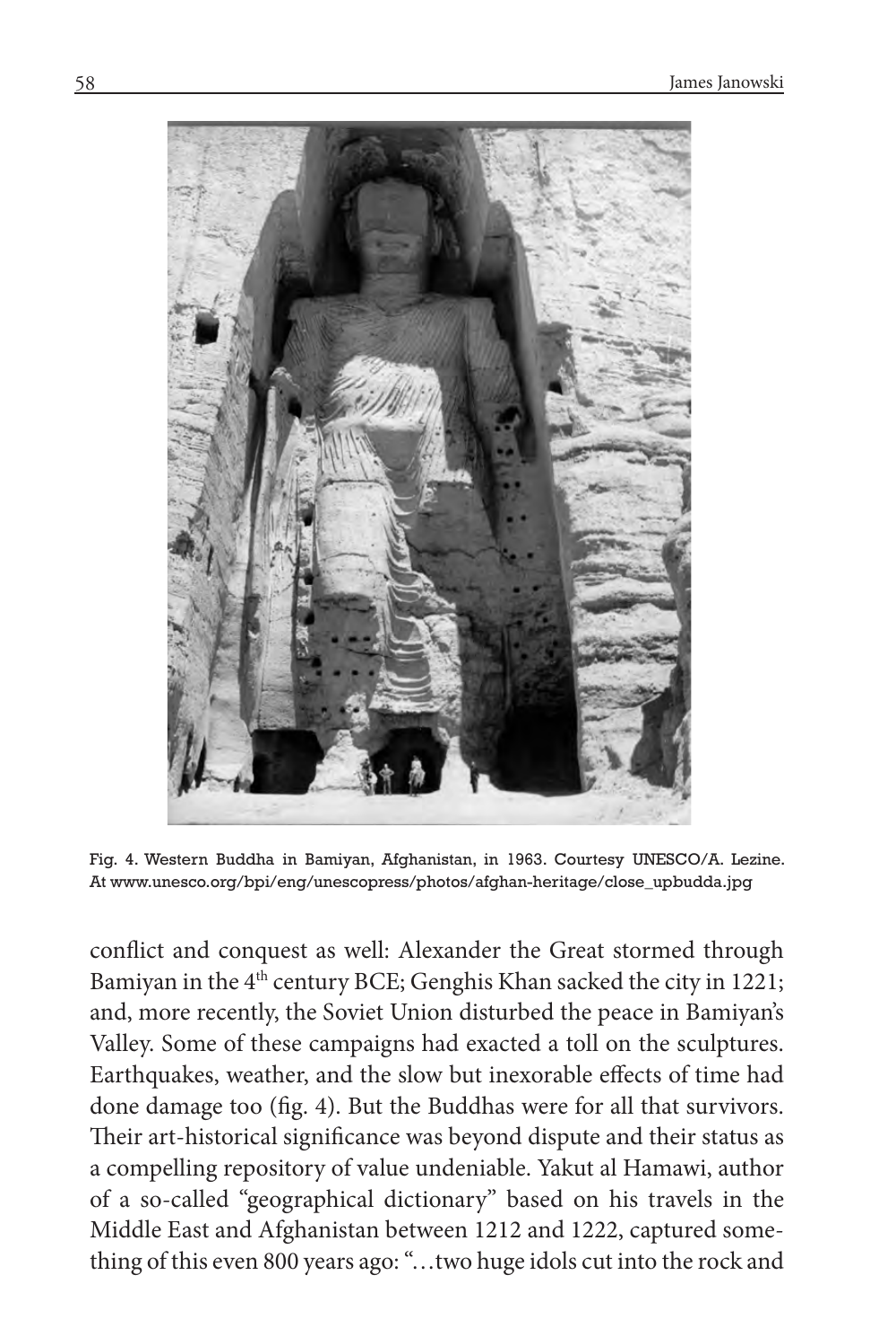reaching from the bottom to the top of the mountain. One is called the red idol and the other one the white idol. You cannot find anything comparable to these two statues in the whole world" (al Hamawi circa 1221; cited in Blänsdorf et al. 2009, 237–38).

Enter March 2001. As the video attests, the desecration of Bamiyan was a costly, horrific event. While its motives remain debated and obscure (Flood 2002; Elias 2007; Semple 2011), many have labeled the Taliban's act an instance of "cultural barbarism." Much was lost in March 2001. And various parties, all of whom presumably are both motivated by good will and concerned to do the metaphysically and morally right



Fig. 5. Empty niche of the Western Buddha in Bamiyan, Afghanistan, December 24, 2001. Courtesy Paul Bucherer-Dietschi/ Foundation Bibliotheca Afghanica. http://i1360. photobucket.com/albums/r650/rivasr15/ Buddha1-3\_zps5f066a11.jpg

thing, differ hugely regarding the appropriate response.

Today we have empty niches (fig. 5). And the question is "*What is to be done*?" Should the Buddhas be resuscitated? If so, how? If not, why not?

Well, perhaps Dresden's experience is illustrative. The locals' "will to resurrect"—a fervent and unswerving desire to respond to and "un-do" destruction nearly-universally condemned as cruel and wanton—points to one similarity between Dresden and Bamiyan. In addition, the Frauenkirche and the Buddhas were iconic, sacred pieces of material culture. Indeed, both were part of "World Heritage" (the Bamiyan Valley was inscribed on UNESCO's list in 2003—ironically and all too late for the sculptures it was declared "endangered"—and Dresden's Elbe Valley was added in 2004). The artifacts in question were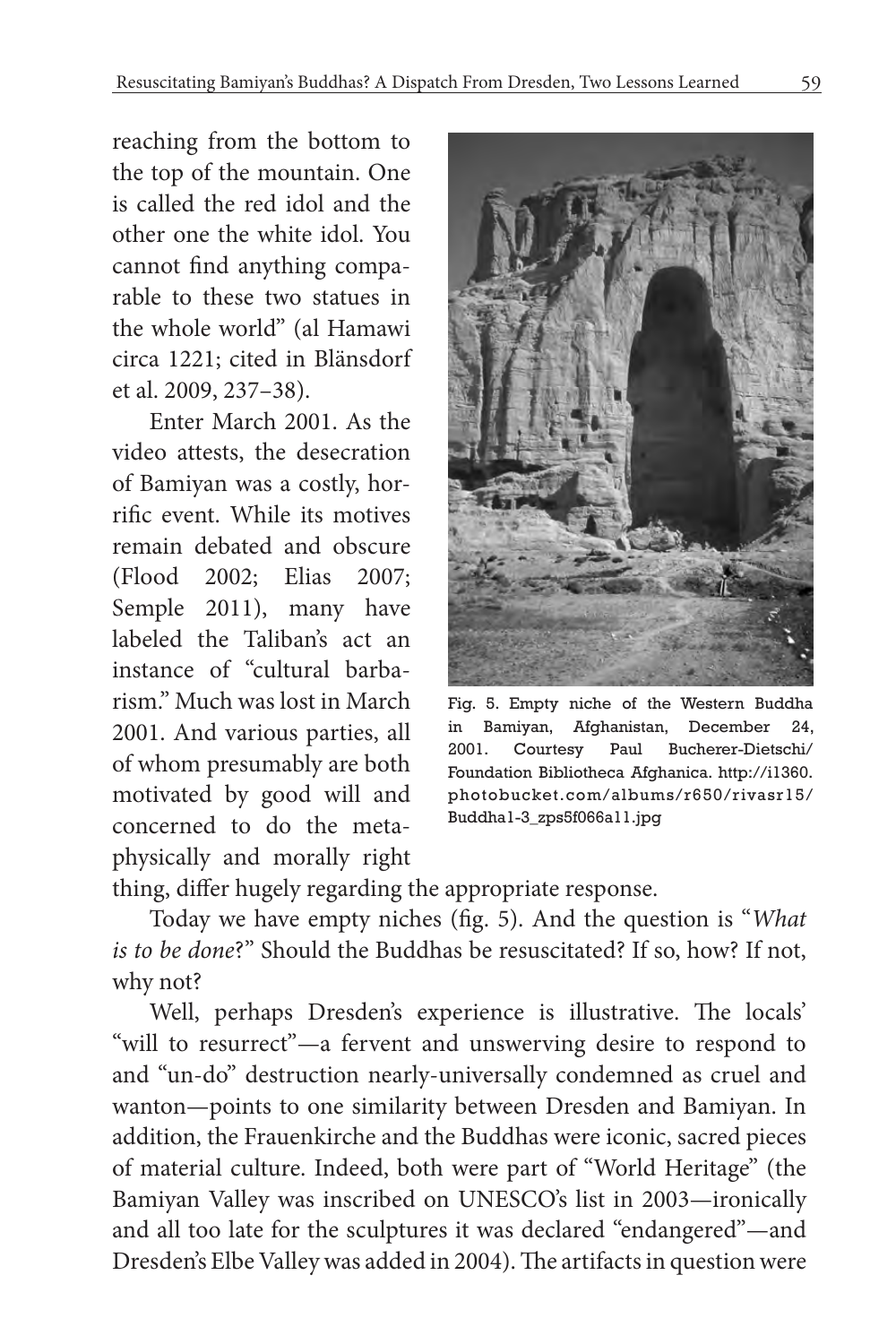created by well-to-do, flourishing cultures; but the societies facing the dilemma were hugely poor, and thus reconstruction would require the world to step up with very significant international support. In both cases, photographs, documentation from previous conservation work, analytical studies of the materials, and the like provide something akin to the "ideal blueprint"—and so neither project would be conjectural. Finally, in both cases, substantial original material in usable form remains; and the resurrected artifacts would be motley.

Strong analogy aside, obviously there are differences too, and the Bamiyan case is challenging. While very considerable (even very remarkable) progress has been made since the sculptures were desecrated, important issues remain unsettled and the subject of debate. Here—in brief compass, absent detail—are some of the facts and open questions.

The site has been cleared, the niches largely stabilized, and the remains mostly secured (fig. 6). The material is being stored and protected, on-site and elsewhere, and many of the fragments have been inventoried and catalogued. Painstaking examination and research rivaling, or at least on its way to rivaling, the kind of exacting, "no stones unturned" study of the Frauenkirche ruin prior to reconstruction—has been performed on a significant portion of the sculptures' remains as well as on their niche homes (Petzet 2009a). And magnitude of the destruction aside, this assiduous and detailed investigative work has had encouraging results, inspiring both hope and optimism. Indeed, and amazingly enough, substantially all of the sculptures' material has been accounted for and exists in some form. (Reports early on that relics were being sold in Pakistani bazaars turned out to be apocryphal.) Thus nearly all of the sandstone "core"—the Buddhas had been carved, relief-like, from the cliff—has been recovered; and much of this material, which includes sections weighing 60 or 70 tons, is intact and (under the circumstances) in comparatively good shape. By contrast, what had remained in early 2001 of the sculptures' outermost portion three meticulously-applied layers of clay that served as the Buddhas' clothing and was affixed to the sculptures' core, ingeniously, via ropes and pegs—was even more seriously compromised. While it seems all of this material is at hand, much of it was reduced to very small pieces and some of it was pulverized. Thus to focus only on the remains of the larger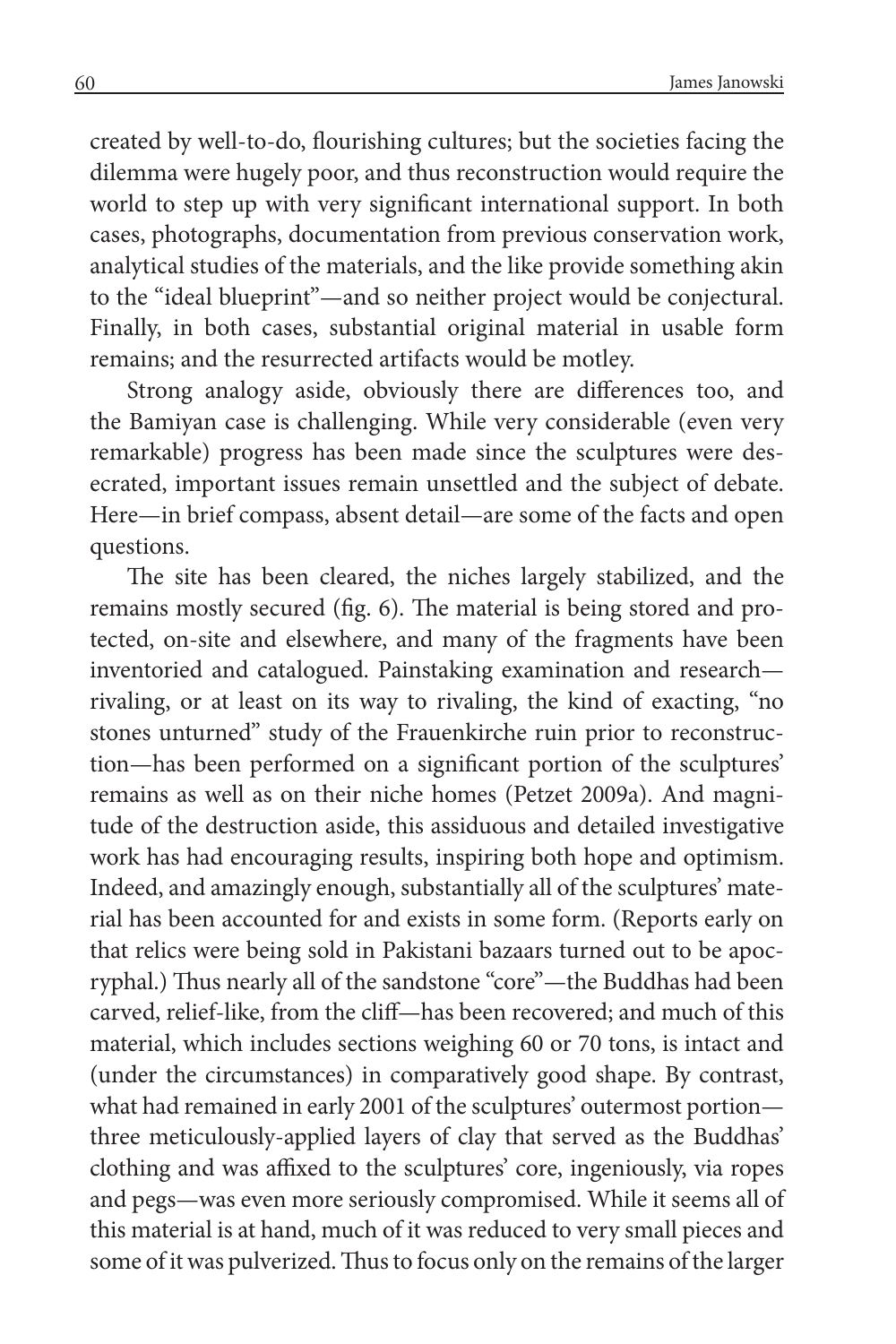

Fig. 6. Remains of Eastern Buddha in Bamiyan, Afghanistan, December 24, 2001. Courtesy Paul Bucherer-Dietschi/Foundation Bibliotheca Afghanica. At http://i1360.photobucket. com/albums/r650/rivasr15/WesternBuddha2\_zps7a426851.jpg

Buddha: both core and clay, from the aforementioned massive boulders to extremely fine powder, was carefully extracted from the western niche in 2004. This excavation work, much of it done by Bamiyaners themselves shovelful by shovelful while skirting unexploded ordinance and dodging landmines, issued in 1,400 cubic meters of material—the equivalent of 28,000 wheelbarrow loads (Praxenthaler 2009, 66).

Obviously, then, the recovery mission thus far has been a labor of love and an incredible challenge. To those directly involved, however, it seems equally obvious that materially-speaking all is not lost. What were once colossal sculptures are now colossal puzzles. But of course there are those who thrive on puzzles—the list in question will have conservators at or near the top—and are not easily daunted. Thus, for example, Edmund Melzl and Bert Praxenthaler, two German conservators, have been devoted to the Bamiyan project for a decade. Working diligently and tirelessly and in concert with many others—including cultural heritage experts, Afghan and Bamiyan government officials, and local laborers—they have collected, studied, sorted, catalogued, and helped to secure and store the remains. Among other things, Melzl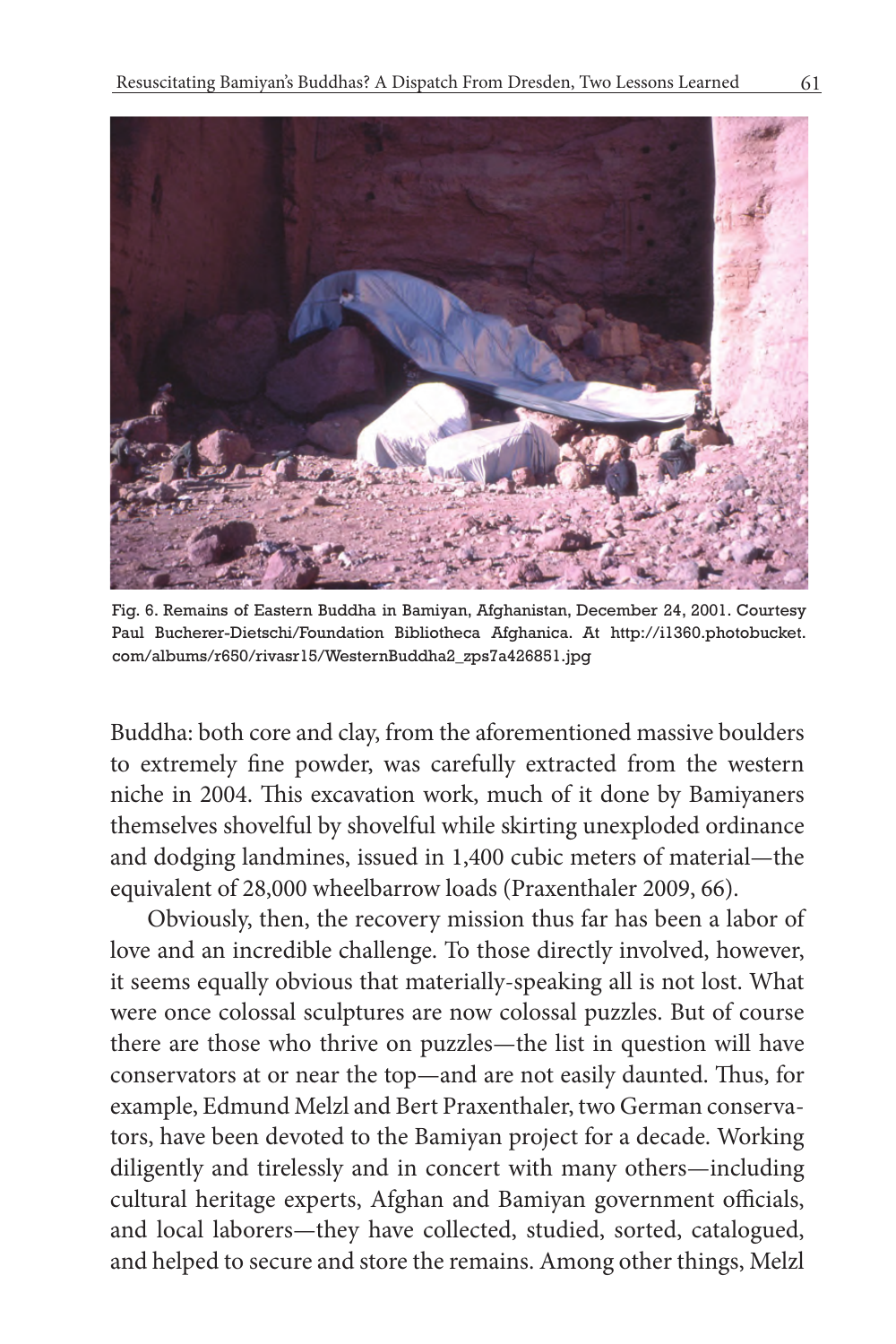has concentrated on "sourcing" the huge cache of fallen material, carefully distinguishing cave wall fragments from the sculptures' remains, and then, in turn, original from non-original surface. (The Buddhas had been restored previously, most recently between 1969-1978 by a team of conservators from India [Sengupta 1984, 1989].) Indeed, as of 2009, Melzl himself had catalogued some 10,000 fragments (Blänsdorf 2009, 199) and had worked to allocate them to their original position, whether in the cave or niche walls or on the sculptures themselves, as a function of either shape or remnants of layered paint (Blänsdorf et al. 2009). And Praxenthaler, once again among other things, has focused on stabilizing clay fragments that survived the attack but were loosened and thus only precariously attached to the wall in the eastern niche. In 2004 this could be accomplished only by while abseiling; by 2008, after the remains had been excavated, a scaffold was in place. But during all of this high-wire stabilization work—completed with the fearless help of an Afghan stonemason, Mujtabah Mirzai, and five Afghan laborers—Praxenthaler took care not to disturb original surface, which still clearly evidences the finger traces of those who originally applied the clay, while repositioning the loosened fragments exactingly, "millimeter by millimeter" (Praxenthaler 2009, 137; Machat et al. 2010, 17).

And the recovery mission, methodical and detailed and dedicated as can be, has migrated to Europe as well. Indeed, to focus now on another part of the ongoing investigation, hundreds of the smallest Buddha fragments, hand-picked by Melzl, have been scrutinized at Munich's Technical University (TUM). In fact a battery of sophisticated tests—Quantitative XRD, laser scattering spectrometry, AMS radio carbon dating, polarized light microscopy, etc.—have been performed on these remains (Blänsdorf 2009, 199-200). This analytical research has shed significant scientific light, heretofore unshed, on the time of the sculptures' creation, the methods employed in their construction, their precise material composition, and the like. (Previously art historians and other scholars were flying blind, dating and characterizing the sculptures by broad style and making educated guesses about provenance and physical make-up. Ironically, then, the destruction significantly fostered understanding of the Buddhas and their history. It also made possible a surprising discovery in art history: analytical testing on cave paintings made accessible by the destruction showed that oil paint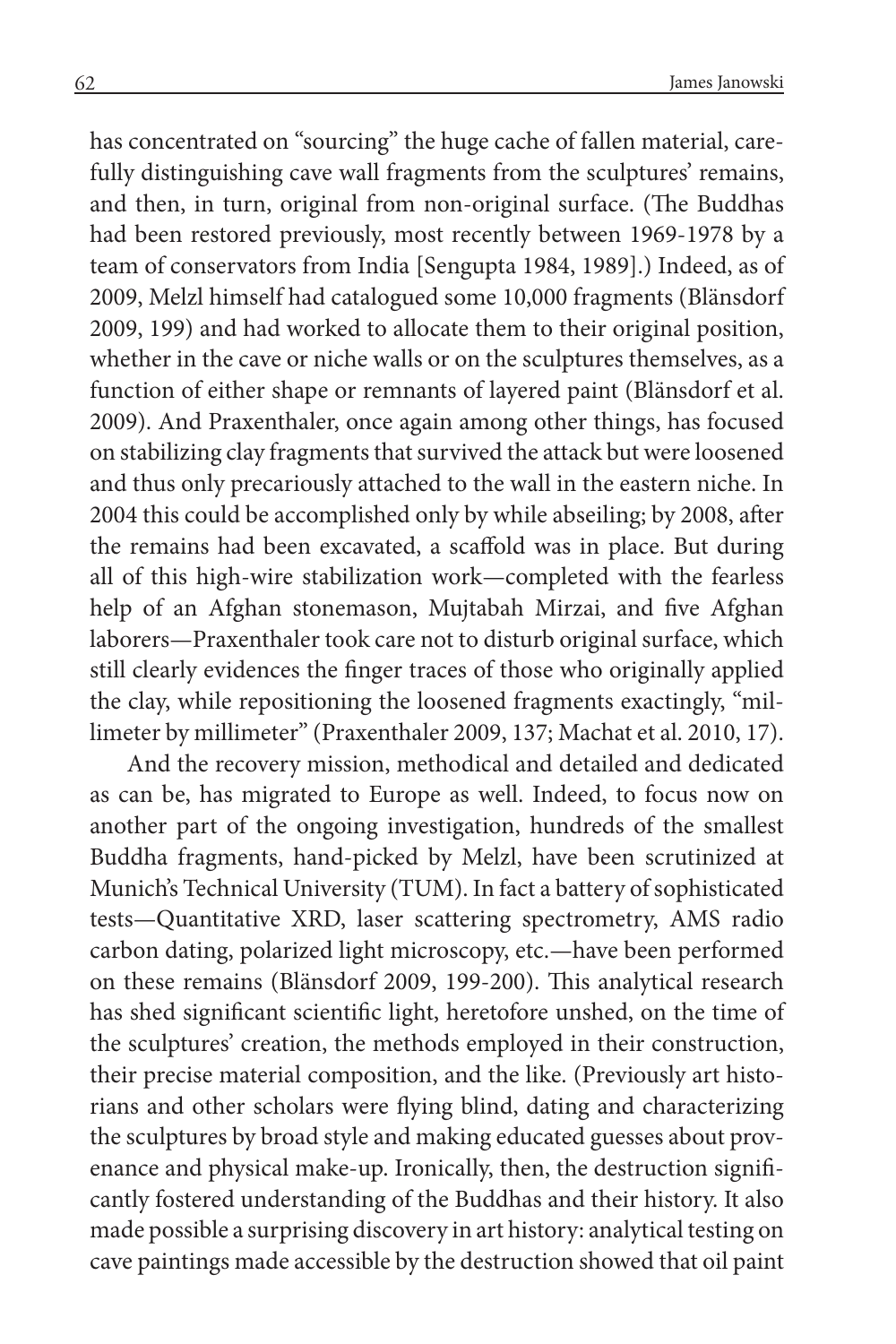was used in Asia many centuries before it was commonly supposed to have been "invented" in Europe [Highfield 2008].) The tests have also shed light on the prospects for re-configuring the puzzles' pieces. And Erwin Emmerling, leader of the TUM portion of the Bamiyan conservation effort, has urged that at least a partial reconstruction of the smaller Buddha is "fundamentally possible" (TUM 2011, 2). In fact Emmerling and his colleagues have outlined a plan for reintegrating the sculpture—and have undertaken a Frauenkirche-style, 3D reconstruction of the fragments in the cliff face (TUM 2011, 2). The TUM studies, then, have gone more deeply into the broad and backbreaking work completed thus far on site. And the efforts on both fronts are, obviously, deeply interconnected. (Emmerling himself visited Bamiyan 15 times between 2007 and 2011 [Baetz 2011], and the hands-on on-site work has proceeded on the basis of technical advice founded in the TUM research [Praxenthaler 2009, 137; see, too, Emmerling 2009, 160, for his careful and detailed account of the conservation work undertaken in 2008 and 2009 in the eastern niche].) While all those involved in what is now an inter-continental collaboration have adopted a resolute and workmanlike approach to their labor—pushing ahead with dogged determination, as if there is simply no doubt but that one day the Buddhas will be back in their niches—synergies would need to continue to develop and conclusions would need to continue to dovetail if the sculptures eventually were to go back up. Indeed, the TUM results, scientifically illuminating and hopeful as they are, would have to be carefully folded into the still-evolving findings on the ground at Bamiyan before any sort of resuscitation project could begin—before recovery and research, that is to say, could become reclamation.

And speaking, first, in terms of technical issues alone, such a reclamation project is certainly not on the immediate horizon. Indeed, despite the hope and promise in all this painstaking labor and research, difficult practical questions remain. How much original material is actually useable? How long will this material last—be suitable, that is to say, for use toward reconstruction—and can it be adequately protected in the meantime? Which specific conservation strategies would be appropriate and effective? Is it, for example, promising, technicallyspeaking, to *add* new material? Thus the TUM team has proposed injecting the eastern Buddha fragments with a newly-developed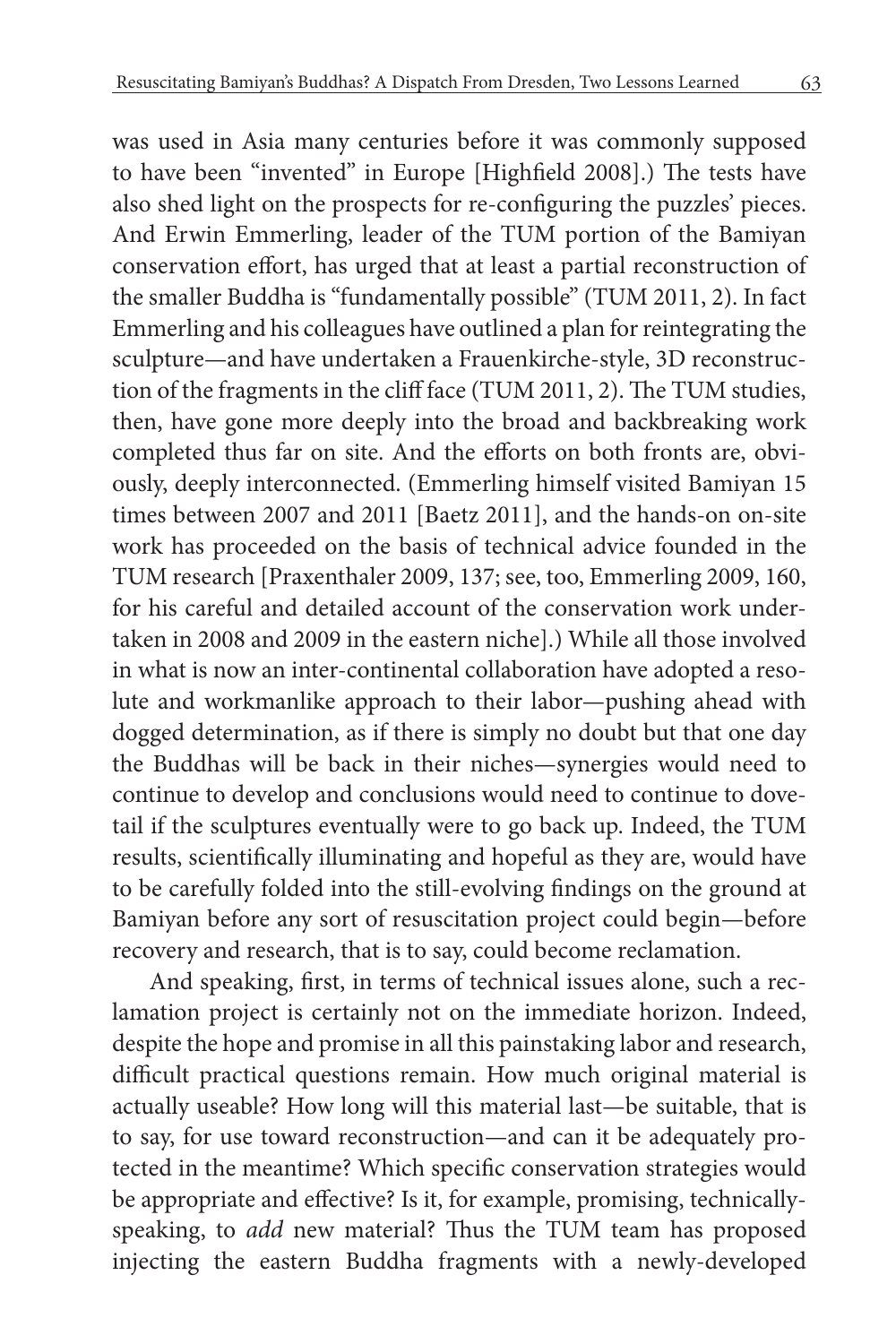silicon-based compound designed to halt disintegration, increase the longevity of this particular (especially porous and fragile) sandstone, and facilitate a lasting reintegration (Machat 2010, 18; TUM 2011, 2). But would this impregnation actually be effective? Would it *work*? And then of course there are questions about location. Indeed, is such a reconstruction project feasible in Bamiyan? (What kinds of infrastructural developments would be required? Are these developments themselves feasible?) Could the sculptures actually be re-integrated on-site? Or would two-ton boulders need to be transported to Germany, pieced together, and returned to Afghanistan?

In addition to these technical questions—conservation is about much more than practical problems and the empirical possibilities determined by conservation science; *can does not imply should*; and the feasibility of the project, by itself and without further argument, would not imply its rightfulness—there are practical questions more political and historical in nature. Who, exactly, should decide the Buddhas' fate? And whose interests should be privileged in coming to a decision? Whose sculptures *are* they? Who "owns" them? Bamiyaners? Afghans more generally? Buddhists? Or everyone? Are they the *world's* heritage? These are vexing questions with no clear answer.

And as if all this weren't enough, there are also, well, more purely philosophical questions. Restore *what* exactly? What would have to be rehabilitated—what would have to be somehow *gotten back*—in order to call the project a success? Are the sculptures' relevant properties and qualities—which doubtless bear some relation to the corresponding meanings and values—*restorable*? Or, alternatively, are they gone forever, the meanings and values at the site having shifted altogether and once and for all? (These latter questions raise challenging metaphysical and epistemological issues—for example, what *are* properties, qualities, meanings, and values; and how, exactly, do we *know* them? that require far more careful consideration than is possible here. They are discussed some in another essay [Janowski 2011a], but await a more systematic treatment and sustained discussion as well.)

In short, then, the question "What is to be done at Bamiyan?" has many layers (just as, of course, the same question did at Dresden). It is no surprise that interested parties have been discussing this question for over a decade—and that they continue to do so.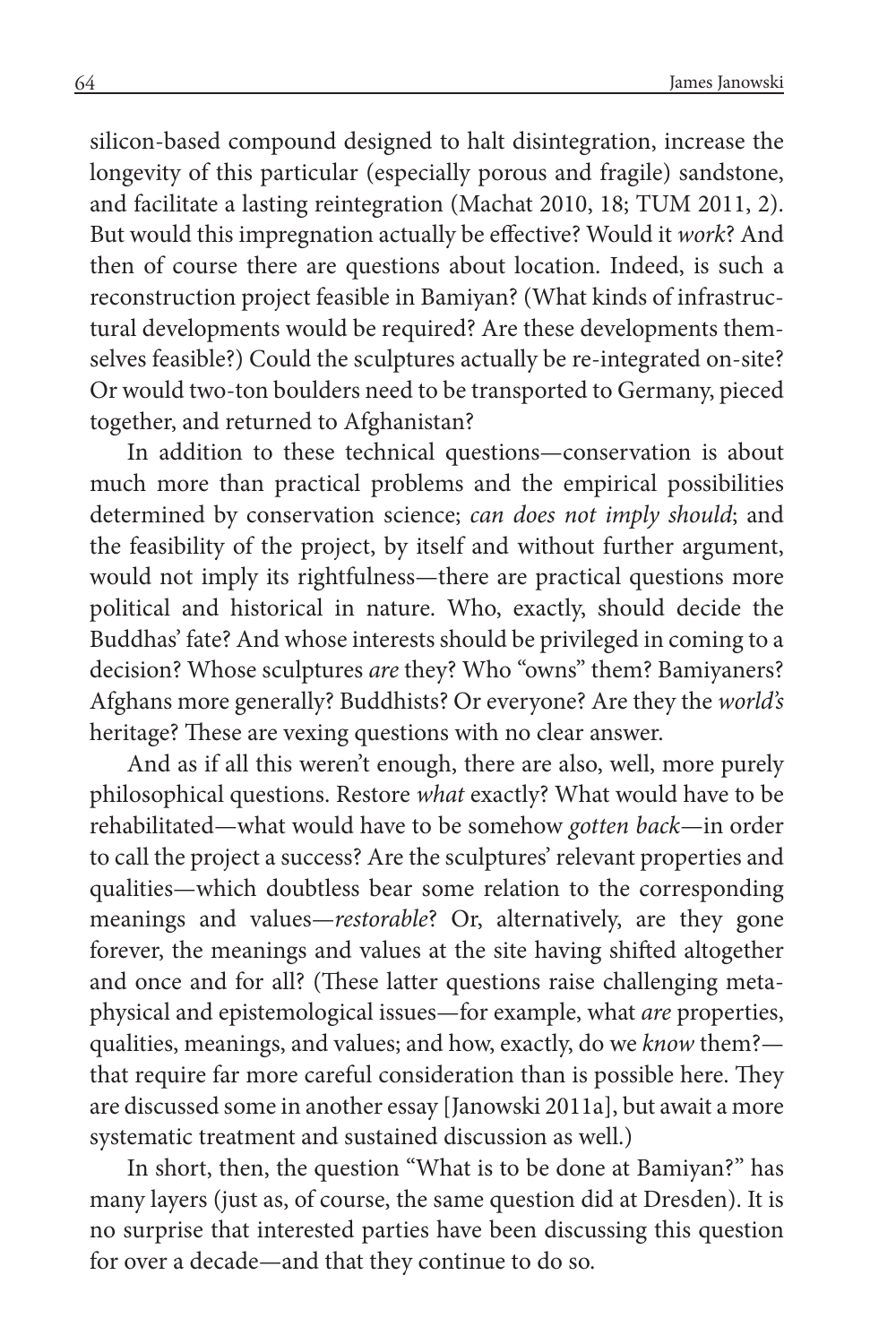# **4. Some Additional Issues—and a Segue to a Working Conclusion**

While doubtless there is plenty more to be thought about and said, on both sides, about the reconstructed Frauenkirche, in hindsight and with the benefit now of nearly eight years of post-re-consecration experience, it seems right to say that Dresden's project was, on the whole and on balance, appropriate. But even if that's wrong, what's done is done. What happens at Bamiyan remains to be seen.

Although UNESCO has been skeptical about resuscitating Bamiyan's Buddhas—this is just what one would expect; it is UNESCO's job; and it is altogether appropriate—it also seems plain that no final decision has been made. Here is a quote from the report capping a March 2011 UNESCO meeting in Paris, a meeting held to mark the ten-year anniversary of the desecration: "a total reconstruction of either of the Buddha sculptures cannot be considered *at the present time*" (UNESCO 2011a, 2; emphasis added). This same qualifying language—"*at the present time*"—is repeated in the most recent, December 2011, version of the report (UNESCO 2011b, 3; emphasis added). The message here is mixed—cautionary, but not without a glimmer of hope. UNESCO is rightly concerned about the science—the material and technological possibilities and constraints—as well as the expenses. They are rightly concerned about the site more generally—the whole of the Bamiyan landscape, including, for example, more than 700 once-richly-decorated grottoes, is culturally significant and warrants protection—and properly focused on mitigating further cultural loss before seeking to make up for lost ground. That said, evidently UNESCO is not yet closing—and it is certainly not yet slamming and locking—the door on reconstruction. In fact the reports' very next line mentions a "feasibility study" for a "partial reassembling" of the smaller Buddha (UNESCO 2011a, 2; UNESCO 2011b, 3). And of course there is also this: other constituencies, too, have a say in the Bamiyan decision. Indeed, UNESCO itself, dubious but seemingly not immovable, is only one party to the debate. And while UNESCO certainly represents an important perspective and has a powerful voice, just as certainly it should act in concert and seek rapprochement with other interested parties and stakeholders. And some of the latter are, well, much more favorably disposed to a resuscitation effort. Thus it seems fair to say nearly all Bamiyaners strongly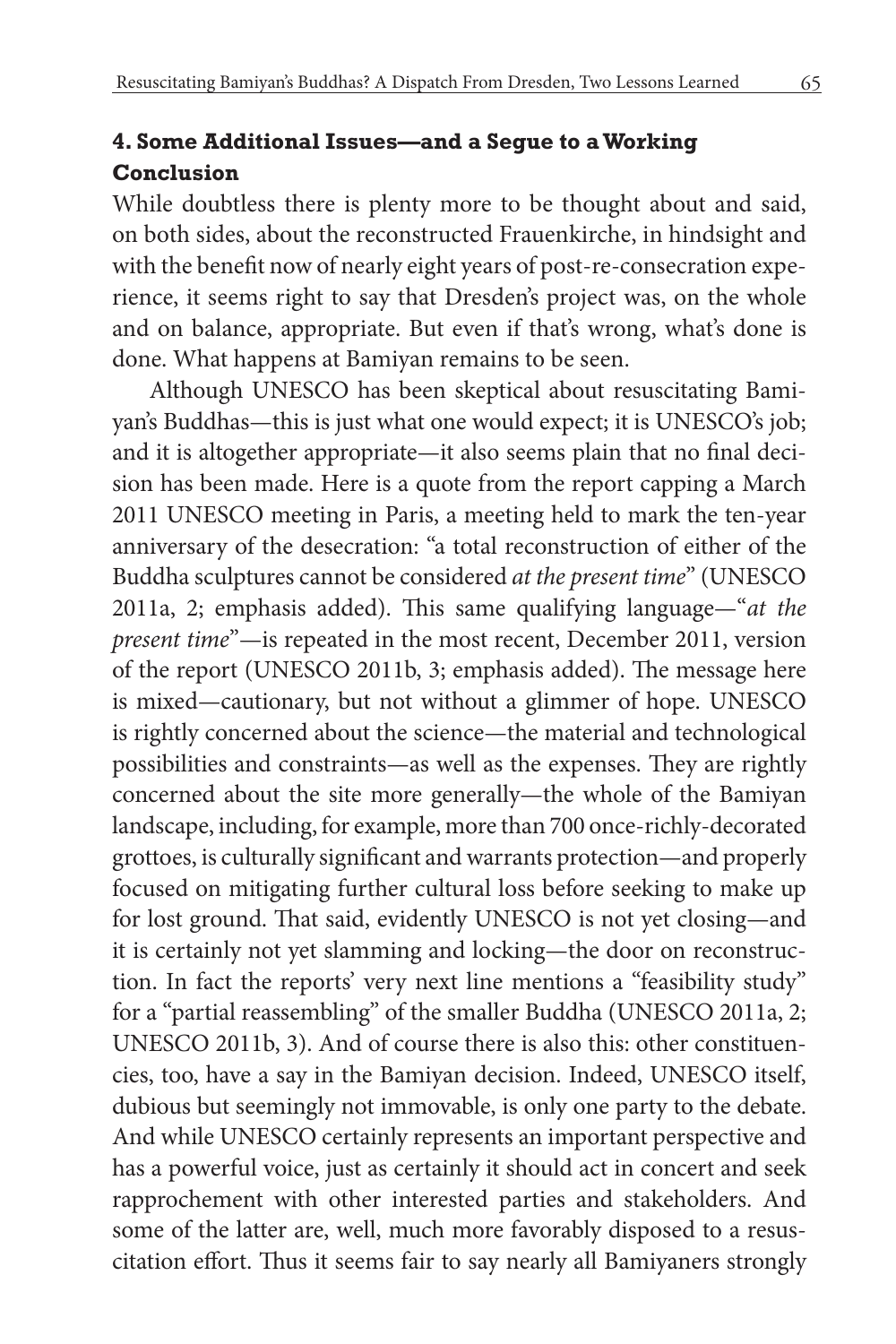favor reconstruction (partly but not solely for economic reasons). Many Afghans, too, have voiced support, pointing to the Buddhas as what once were and might be yet again genuinely *national* symbols. Finally, some highly respected cultural heritage experts are not as skeptical as is UNESCO. Thus, for example, Michael Petzet, President of ICOMOS from 1999 to 2008 and right from the start one of the principals in the Bamiyan discussions, urges that the remains be safeguarded so that future generations might help make the decisions and eventually, perhaps, implement a reconstruction plan (Petzet 2009b, 14). Indeed, Petzet recommends a slow, step-wise approach—one that might open up scientific options and opportunities (and perhaps financial and political ones as well?) that are simply not apparent now. In short, Petzet suggests that the remains be preserved while the practical, real-world possibilities catch up. (Playing theoretical catch-up would seem important as well. As this essay shows, the issues at work in the case have *not* been exhaustively explored.) And this of course is exactly what happened in Dresden, where, arguably, patience paid real dividends.<sup>3</sup>

Doubtless reconstructing the Buddhas would be a challenge. Numerous issues, on many and diverse fronts, would have to be sorted out before embarking on a reclamation project. (A number of these are listed in the report of the 10<sup>th</sup> Expert Working Group Meeting [UNESCO 2011b]; Petzet also provides a brief but more detailed description of some on-going work and the issues it raises [Petzet 2009c]). To note but one: which of the two sculptures would be first in line? While Emmerling, again, is hopeful about re-assembling the smaller Buddha, he is "more skeptical" about its companion (TUM 2011, 2). (The latter's greater depth would make reconstruction more challenging.) But it is the *larger* sculpture, the Big Buddha (it had been affectionately known as Salsal, meaning "light shines through the universe"), that many Afghans seem most intent on resuscitating. It was *the* symbol of Bamiyan—indeed it was a central symbol of Afghanistan as a whole, appearing on the country's postage stamps in 1951—and an exacting digital record, based on photos taken in the 1970s, could be used to reconstruct the frontal surface to within an average accuracy of 1.6 centimeters (Bucherer-Dietschi 2011). (Doubtless replicating this particular "look" would have an element of the arbitrary about it, as do all restoration projects. But it would nonetheless be an exacting depiction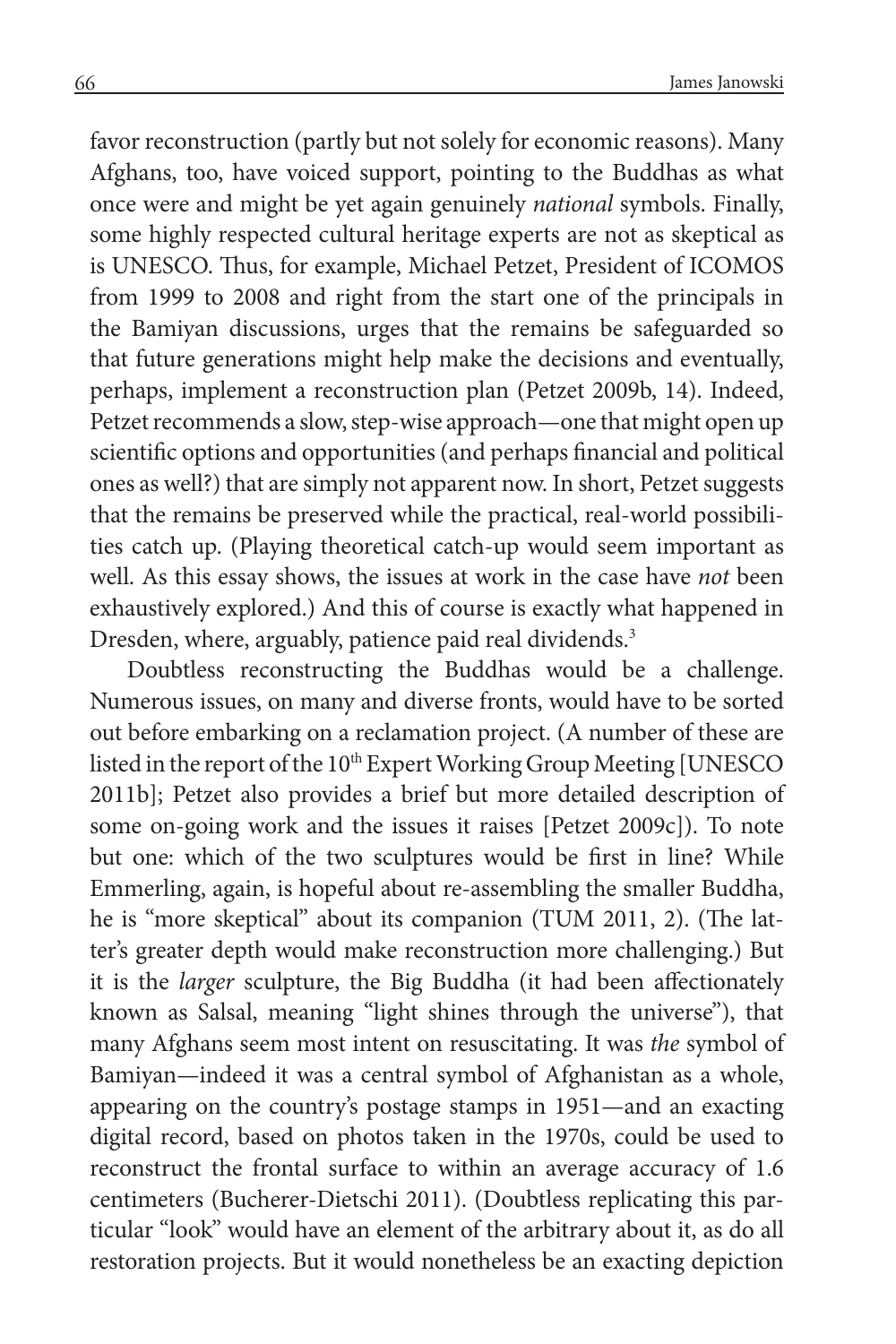of some one former instantiation—and would not involve the conjecture conservators rightly seek to avoid. Going back to square one, by way of contrast, would seem indefensible. The historical information to do so is lacking, and this *would* involve conjecture.) So which project takes priority—the one with more technical promise or the one with stronger symbolic resonance? Even about this question, then, the evidence is cock-eyed. Indeed, scientific data and human desires seem to point in different directions, and thus difficult decisions—careful and deliberate, just as they have been to date (and just as they were in Dresden)—would have to be made. And, to be sure, there will be no algorithms here either. (How to weight technical issues—assessing, for example, the pieces that remain from each sculpture in terms of their potential for lasting reintegration—against, say, social and symbolic concerns? While conservation, again, is about much more than science and technical matters, the realization that this is so only makes the decisions harder.) In short, then, the jury is still out on fundamentally important matters.

But even if this and numerous other thorny issues somehow could be settled, reconstruction would also be expensive. In fact estimates have ranged from \$30M to \$50M per sculpture. This sounds like a lot until one pauses to reflect that a Formula One racing car costs about the same, and it may crash first time around the track (Bucherer-Dietschi 2011). Or even more to the point, while such a price tag might well sound indefensible given Afghanistan's immense and pressing needs, the money involved does not seem quite so exorbitant when one considers the cost of the armed conflict in the same country. According to some estimates (*AFP News* 2011), the U.S. alone has been spending \$300M per day to conduct a war in Afghanistan. Assuming this is accurate, the money required to resuscitate two 1,400-year old icons—even if the cost comes in on the high side—looks to be roughly what the U.S. spends *every eight hours* on its military effort. And \$100M for a reconstruction project might actually seem paltry, even trifling, by comparison—especially if, as is plausible, it would conduce to good ends.

### **5. A Long, Winding, and Provisional Conclusion**

So what exactly is to be done at Bamiyan? While this essay has highlighted the dilemma, it is tempting to fall back on Socratic ignorance here. Indeed, there is wisdom in acknowledging a lack of knowledge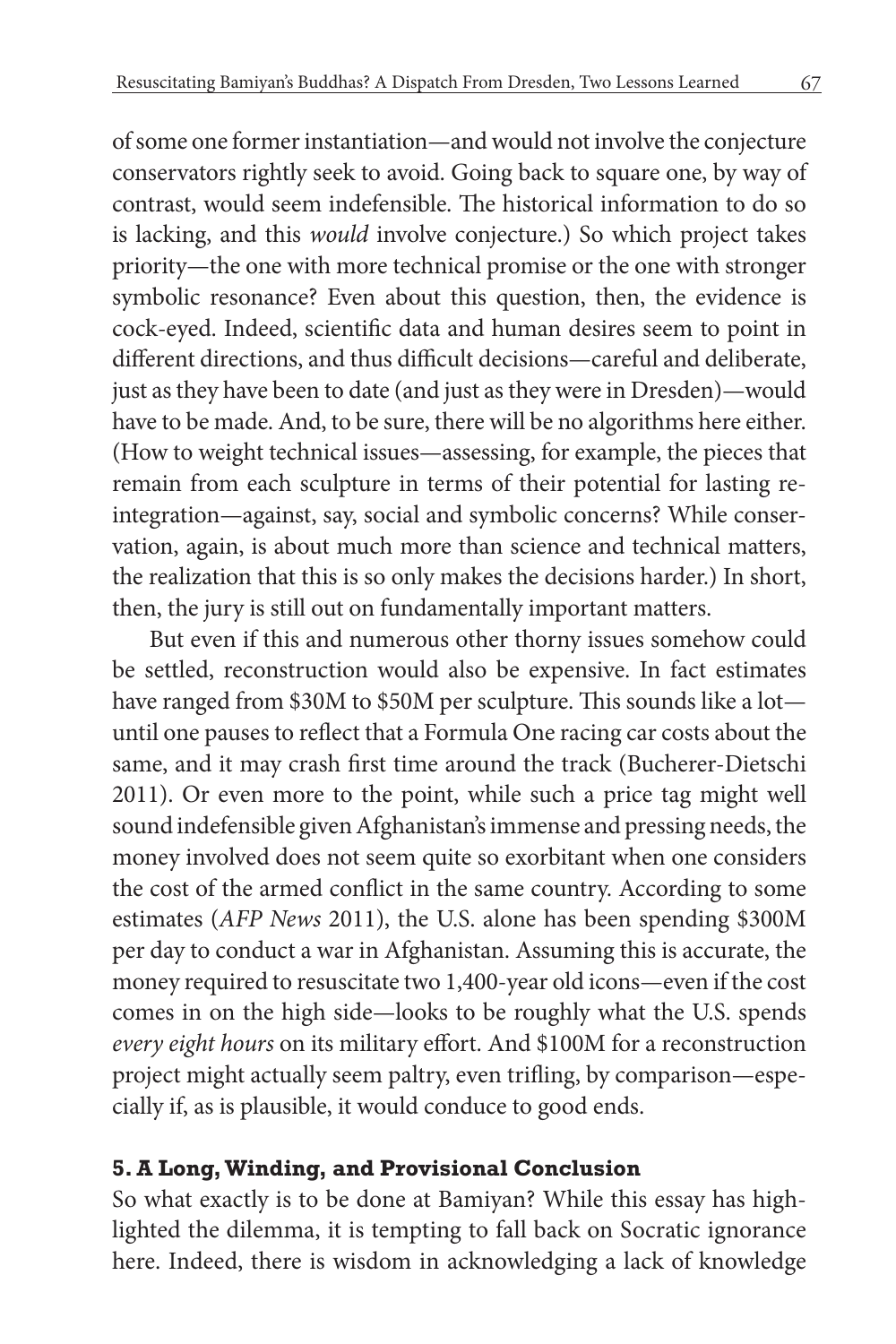when, as is true here, a lack of knowledge is what you have. The Bamiyan situation is vexing—and there are plenty of questions, and indeed questions of various sorts, that remain unanswered.

But hedging aside, the following is a reasonable*,* or at least a not unreasonable, conclusion. Assuming it is feasible, it seems that integral restoration (Sagoff 1978, Wreen 1985)—anastylosis, broadly on the Frauenkirche model—would be appropriate, indeed even powerfully compelling and altogether rightful. (Such a project might be, perhaps should be, years away. Dresden's ruin, recall, was in place for half a century. It is still early.) Resurrecting the Buddhas would resuscitate intrinsically worthy art-historical meaning and value held in abeyance since March 2001. It would answer as well to what philosophers call consequentialist considerations—contributing to, for example, each of economic and political value. (The reconstruction effort would certainly conduce to the material well-being of Bamiyaners. And in the best case it would be a unifying thread in a society that is notoriously fractious.)

There's also this: a highly general operating principle in conservation—indeed, a first principle, or goal, that underlies and motivates and guides the conservator's activity—is, it seems, the following: minimize meaning loss—or maximize meaning gain. Salvador Muñoz Viñas gestures toward something like this idea in his contribution to the 2009 Richmond/Bracker collection (Muñoz Viñas 2009). And it seems that Barbara Appelbaum sets out in her 2010 book to develop a heuristic, applicable to any and all conservation projects, which, if followed, would do just this (Appelbaum 2010). In fact maximizing meaning and value way out into the future, or something much like this at any rate, would seem to be the very aim of conservation. And with this in mind it seems a case can be made for resurrecting the sculptures—or at least *one* of them*.*

This last idea—the proviso—motivates an aside. Odd as this sounds, maybe Bamiyan is "lucky." It has two empty niches and Dresden had one church. Is there an intuitively obvious "solution"? Perhaps one empty niche and one resurrected sculpture would answer to *both* the meaning and value in ruins (Zucker 1968; Ginsberg 2004) and the meaning and value that obtained (Klimburg-Salter 1989; Warikoo 2002), and might still obtain, in the Buddhas.

A second (rather longer) aside: plainly the empty niches and the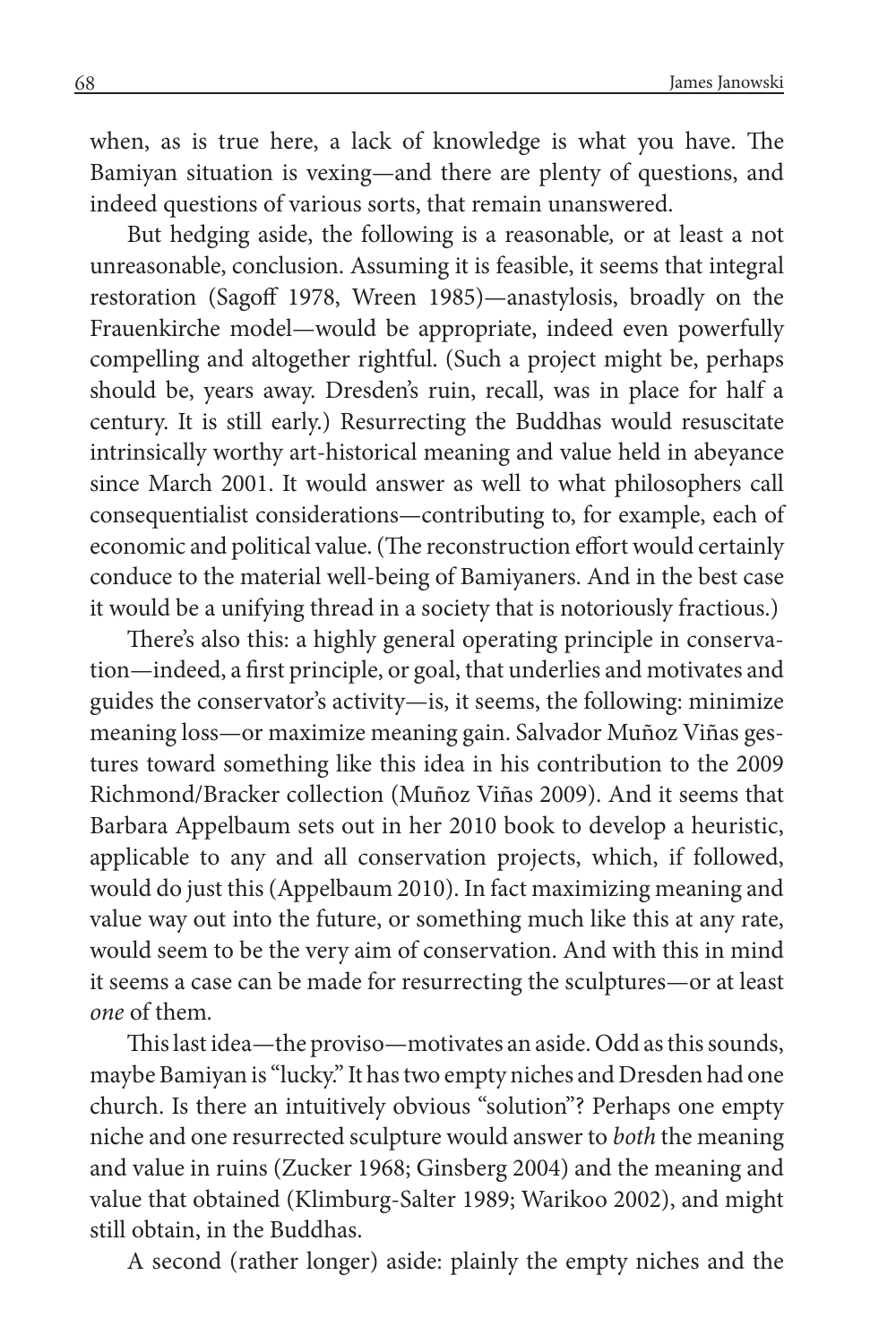sculptures' remains are poignant—carriers of a rich and powerful message. But it also seems that the meanings and values they harbor are outweighed by the meanings and values that restoration might rekindle. If this is right—if there somehow would be something more valuable in restored and vertical sculptures as against empty niches and horizontal Buddha remains—then it seems there is a strong case to be made for resurrecting *both* sculptures. Reason seems to suggest isn't this a basic dictum?—preferring more to less of what is good, and indeed more to less of what is (more) valuable.

But the "seems" is important and it points toward a possible objection. It might be that maximizing meaning gain involves *pluralizing* meaning—all else equal, more and different meanings are better than fewer (even if in a larger aggregate quantity) of the same meanings (and even if the latter are, in a non-trivial sense, more valuable than the former). And if this is right then it's back to the intuitive solution—one restored sculpture, one empty niche.

Which (if either!) view is correct? By now the philosopher's wellknown visceral attraction to indecision will be evident. But the hesitation here is not at all waffle for waffle's sake; it is, rather, a completely justified "*don't yet know"* in the face of a seriously difficult question. In fact the Bamiyan case is exceedingly hard—and, again, zeroing in on the answers to its various questions requires more thought and analysis than is possible here. That said, this much is indisputable: the Bamiyan decision-makers—and "decision-makers" here would include any and all who have a significant role to play in the outcome, a group that plainly includes conservators—have a fiduciary responsibility to the site and to future generations of higher-order value perceivers, presumably more or less like ourselves. Thus these decision-makers are obliged to think through—carefully and deliberately, and with both sensitivity and moral imagination—what the site might mean, and what the site *ought* to mean, in the future. And while this is definitely a hard question, they do need to ask: just what should Bamiyan mean over the next millennium—or in, say, *another* 1,400 years? They need to seek clarity, that is to say, about exactly what configuration of Buddha remains and now-empty-but-potentially-fillable niches will maximize future possible meaning—or meanings—at the site. (This will seem challenging—and it is. But it is the decision-makers' *job*.)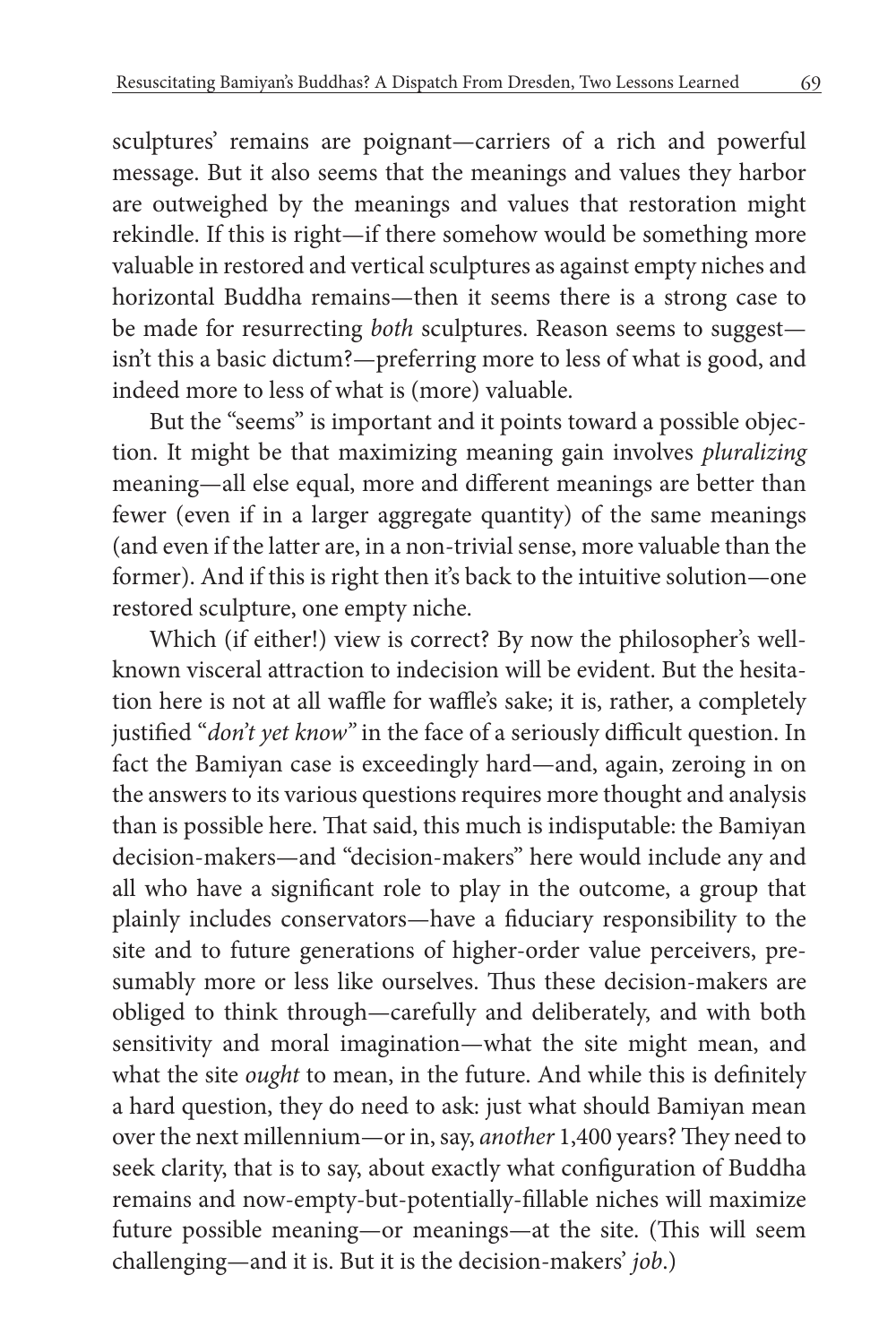Indeed, to make substantially the same point—and to begin to hint, too, at a provisional, working conclusion—by using and ever so slightly tweaking a phrase from the introduction to the Venice Charter, those charged with making a decision about Bamiyan need to take care to hand the site on to future generations "in the full richness of its authenticity" (ICOMOS 1964, Introduction). And if this is their charge, what, then, is their answer? What outcome and "presentation" would make for authenticity at Bamiyan?

Well, while the Bamiyan decision-makers are certainly right to query and wonder and work hard to understand whether resuscitating a Buddha, or Buddhas, would actually conduce to this end, it seems the case *for* this is at least as strong as the case for leaving the site as is. In fact maybe it is *stronger*. Pause. Consider. Reflect. Think. Is the site now, as things stand, one that has come down to us "in the full richness of its authenticity"? Or to appeal to Article 11 of the Charter proper (ICOMOS 1964): were the Taliban's actions at the site a *valid* contribution to history? (Indeed, apropos this same Article, does the monument still exist? Are the empty niches and the Buddha rubble *still the monument*?) Must the Taliban's "contribution" be *respected*? (What deserves more respect—the remarkable dedication and skill of those working on the giant puzzle [see, again, the whole of Petzet 2009a], dedication which itself has revealed the remarkable dedication and skill of those who labored to fashion the Buddhas originally, or the "dedication" and "skill" of those who desecrated them in March 2001? There is, it seems, no conceptual space between this question and its answer. To *ask* the question is to *give* the answer, unhesitatingly.) If not—and most, I daresay, would think not—then perhaps, consistent with the conservator's principle of reversibility, the Bamiyan decisionmakers should decide to intervene and *reverse* the result of the Taliban's 2001 actions. Perhaps the *last* intervention—surely the site was wrongly co-opted; surely its meanings and values, rich and powerful as they once were, were wrongly undermined—should be rethought and then undone. Perhaps what is now in effect (and in substance) *the Taliban's* Bamiyan should be reimagined and remade, and perhaps these formerly worthy statues should be returned to a condition that once was, and would once again be, authentic, or certainly *more* authentic than the rubble and emptiness that characterizes the site at present.<sup>4</sup>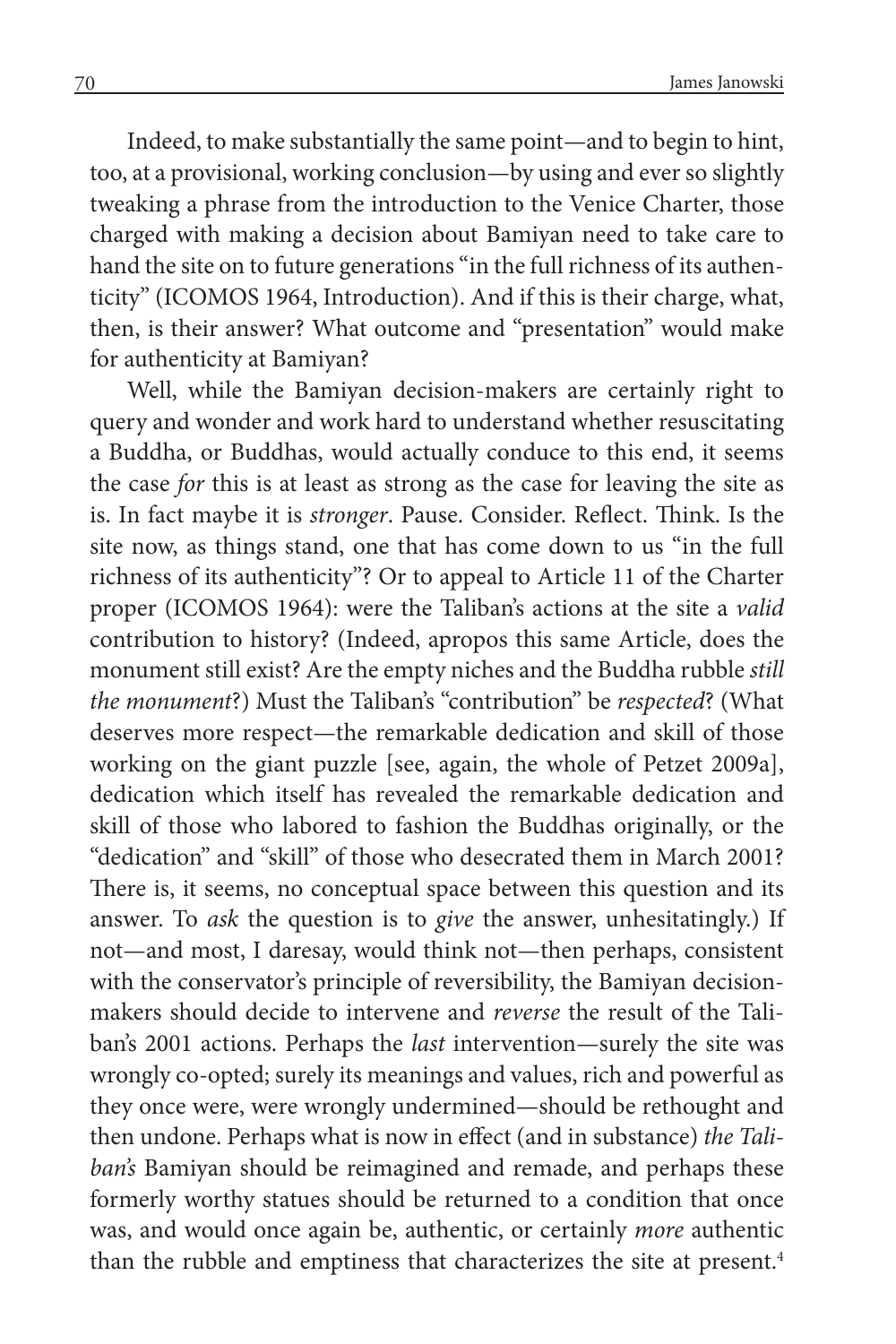Indeed, even the "pluralizing" reading of "maximize meaning gain" urges reconstruction of one sculpture in one niche. (While the thinking in this essay seems to suggest the reasonableness of this answer—and thus of a resuscitation project, one day, at Bamiyan—it is doubtless true that this thinking is not all the thinking that needs to be done. Hence the multiple instances of "perhaps" in the sentences above. [Four "perhaps" in three running sentences!] Indeed, the discussion here is a surface-scratching of a dilemma that plainly requires a deeper and more sustained analysis; and so the conclusion put forward here is put forward provisionally—and accompanied by a promissory note for further work.)

# 5.1 A DISPATCH FROM DRESDEN, TWO LESSONS LEARNED— *OR* REINFORCING AND SUPPLEMENTING THE PROVISIONAL **CONCLUSION**

In closing, it will be useful and important to go back quickly to the first part of the essay and the main thread of argument—leaving the just-discussed asides (*their* importance aside) to one side, in their own (shadowy and very-much-in-need-of-being-further-illuminated) niches. That is to say, in closing it will be useful and important to quickly and simply note the two lessons learned from the experience in Dresden.

Obviously bringing back Bamiyan's Buddhas—even one of them would be a huge project, giving rise to a great big quantum of the same sort of religious-cum-spiritual value that arose in and through the reconstruction of the Frauenkirche. Some of this value, supervening as it does over collective and common-goal-oriented activity, has already been generated. Think de-miners. Think rubble-movers, shovels in hand and wheelbarrows in tow. (Remember the *Trümmerfrauen*?) Think what have now been ten UNESCO- and ICOMOS-sponsored Expert Working Group Meetings on Bamiyan. Think Edmund Melzl or Bert Praxenthaler. Think Erwin Emmerling or Michael Petzet. And then think Bamiyaners themselves, many of whom have dreamed of and hoped for and worked toward resuscitated sculptures since March 2001. Indeed, untold numbers of people, from many different backgrounds and many different places, have been working away for years now to see to the conditions that might make reconstruction possible.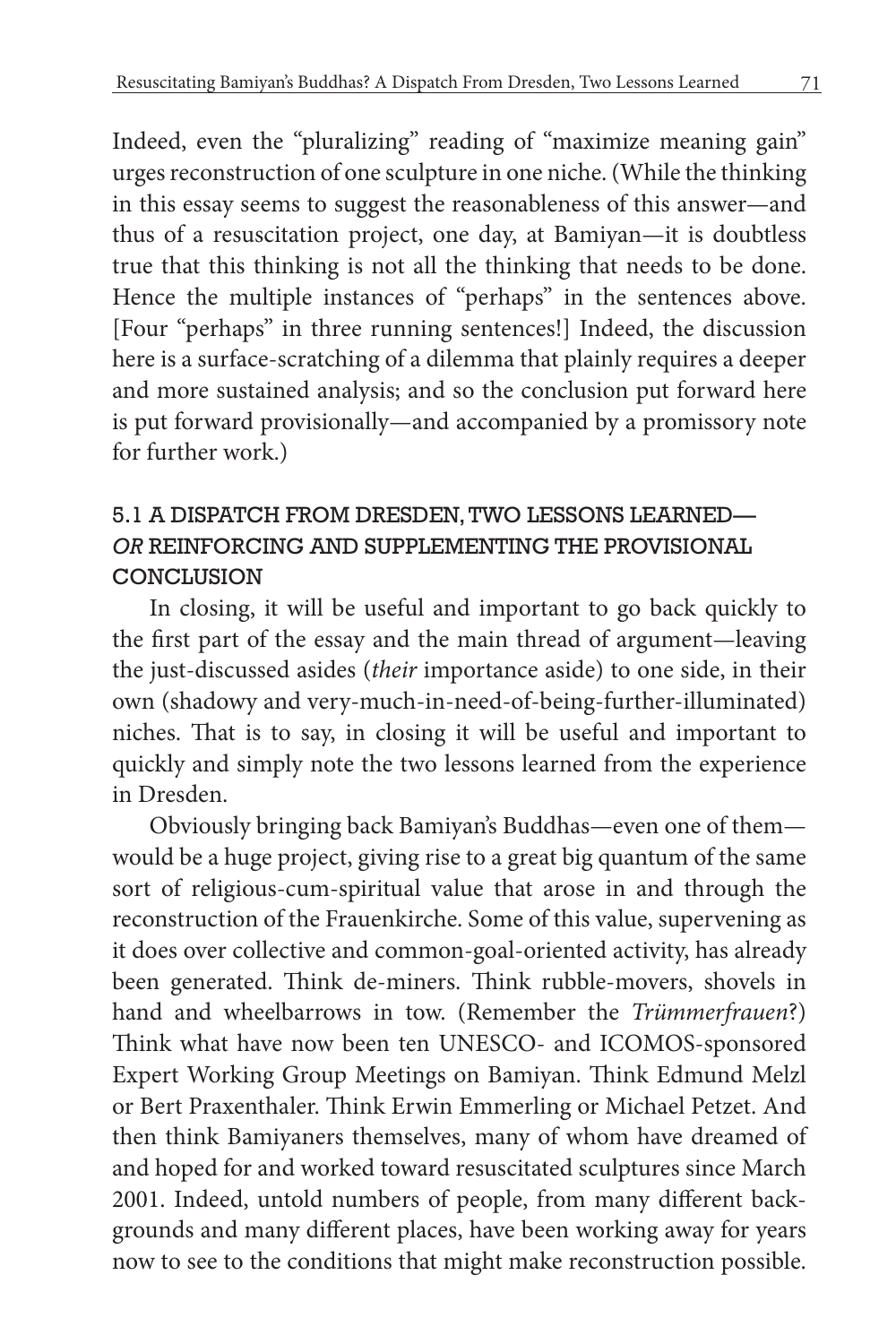And while the Bamiyan decision is hugely challenging, one might argue it would be a shame to squander the good will and extraordinary effort and amazing optimism that has characterized the project so far. In 2004, three years after the desecration and thus early on in the remarkable recovery mission that has unfolded to date, Edmund Melzl said: "Right now we don't even know what's there, and the engineering problems of reconstruction are immense. But we will do it, using all the pieces from the original, even the rocks that have turned to sand" (Power 2004, 72). Melzl has worked and struggled to this end—"*we will do it*"—to be sure. But he has certainly not worked and struggled to this end—many have been thinking "*we will do it*"—alone. And there seems to be a non-zero chance that his work and struggles, like the work and struggles of countless others, might not finally be in vain. Indeed, substantial focused energy has been directed toward resuscitating Bamiyan's Buddhas. This on-going communal effort, as well as the very significant religious-cum-spiritual value it has created and is still creating, would come to fruition and reach its apex with a resuscitation project proper—something which, well, seems not impossible. (Remember Scheler's "we" and Gilbert's "plural subject." And remember too what Dresdeners—undaunted, consciously and deeply committed, persevering against long odds and altogether and completely indomitable—*accomplished*.)

But were the Buddhas actually to go back up one day, it seems plain that—unlike the Frauenkirche—they should *proudly and permanently*  display their scars. Indeed, it seems the project need not and ought not involve the loss of historical meaning that will evidently—eventually, in fact all-too soon—come to characterize Dresden's reconstructed church. While this in no small part would be up to conservators, one hopes that Bamiyan's Buddhas might be resuscitated in a way such that historical value would not—indeed would *never*—be lost. Thus if and when the sculptures are reconstructed in some fashion, the decisionmakers and plan-implementers should do their utmost to ensure that the resuscitation project at Bamiyan would also lastingly resuscitate history—*all* of the history, including the horrific events of March 2001—and avoid both misleading impressions and the essential falsity of a disingenuous outcome. In short, those responsible for the final presentation at the site should learn from and seek to improve upon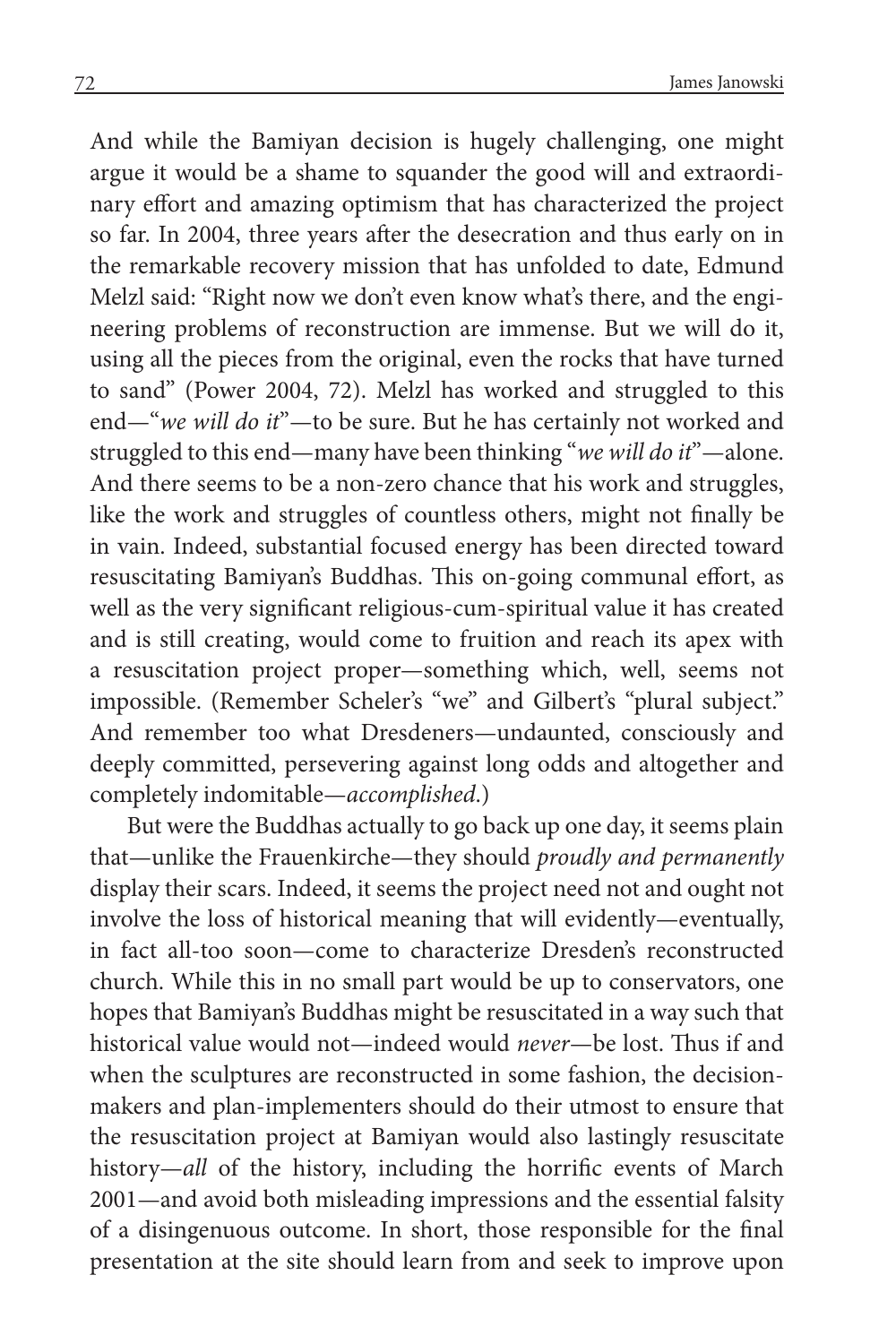what was otherwise a decidedly positive result in the reconstruction of the Frauenkirche.

In sum, important meanings and values were restored—and rightly so—in Dresden. And while this essay is notably short on hard-andfast conclusions—its aim, recall, has been not so much to establish definitive answers as to articulate the pertinent issues and ask the right questions, the latter being, of course, essential conditions of thoughtful and defensible, even if not algorithmic and remainder-free, answers or "solutions"—it seems right to say that important meanings and values might still be rightly restored in Bamiyan as well. And it seems right, moreover, to say that this would be a good thing.

## 5.2 A 133-YEAR-OLD POSTSCRIPT

In the thick of the  $19<sup>th</sup>$  century's heady and heated debates in conservation theory, Sir Edmund Beckett wrote the following: "When men talk against restoration they forget that non-restoration is destruction" (1880; cited in Tschudi-Madsen 1976, 71). There is something right in this. Indeed, following Beckett, one could argue that where restoration is possible, failure on this score, failing to restore, *is* destruction. And those who would weigh the future of Bamiyan should bring this idea before their minds as they think, and then think harder yet, about what is to be done about Bamiyan's dilemma. If restoration is possible and we don't restore, are we complicit? Are we party to the destruction?

# **Acknowledgments**

A less-developed version of the argument of this essay was given as a presentation at the June 2011 Annual Meeting of the AIC in Philadelphia. I thank the members of the audience for their perceptive comments and suggestions.

### **Notes**

1. I also explore these two cases as well as these value considerations and issues in another essay (Janowski 2011b). The present discussion quickly summarizes the discussion there and goes on to both characterize more fully the status quo, from a conservation perspective, at Bamiyan and develop some initial thoughts about the future of the desecrated site. Simply put, this essay outlines the beginning of an argument, inchoate and provisional to be sure, about the appropriate "presentation" of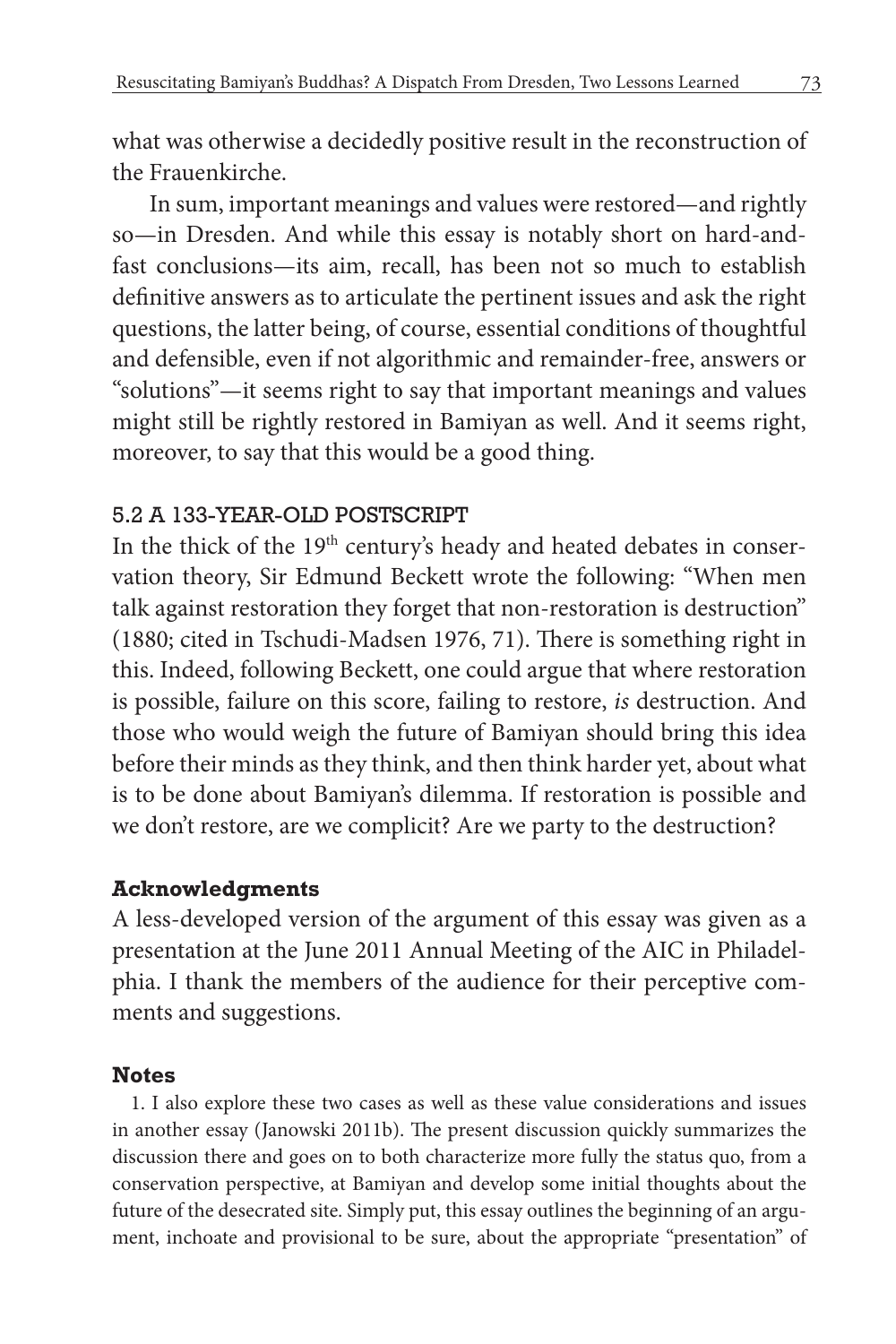the site's now-empty niches. I say "provisional" because, as will be evident, the issues are many and complex—and a more thorough analysis awaits a book I am writing on Bamiyan and foundational issues in conservation theory. This essay is a stepping stone toward that larger project.

2. To compare a (much younger) watchful icon with similar cultural and national significance, the large sculpture was substantially taller than the Statue of Liberty which has a height of 46.05 meters from top of base to the torch (NPS 2012).

3. It is perhaps worth noting that UNESCO also would have been dubious, maybe even outright dismissive, about the Dresden project. Indeed, UNESCO-esque strictures—founded in the Venice Charter—likely would have disallowed it. (Evidently there was in the end a shortage of "workable" original material in the Dresden case the reconstruction, recall, contains 45% original stone—and of course the Charter proscribes intervention in cases where substantial original material is missing, or not usable. Thus the Charter permits restoration, but rules out *"a priori"* the re-fabrication of "things that no longer exist" (ICOMOS 1964, Article 15). And, once again, there is wisdom in this. Decision-makers should always be mindful of and on guard against "the Disneyland effect," and skepticism regarding such projects is altogether warranted and exactly the right approach—at least prima facie.

But of course the caveat has place precisely because "no longer existing" is a matter of degree and authenticity is a multivalent notion. Think back to the Frauenkirche for a moment. Now that the building is once again standing, one might argue that the proof—and the authenticity—is in the (various ingredients in the) pudding. In fact Michael Petzet, nothing if not a thoughtful and perceptive conservation theorist, implies something much like this. Thus Petzet argues, or certainly strongly intimates, that reconstructions in post-World War II Europe were quite justified, and did not flout or fall afoul of an "all things considered" understanding of authenticity (Petzet 1995, 93).

These situations—Dresden, Bamiyan, and countless others could be cited—are invariably highly complex, and while original material is certainly an important criterion of authenticity there are other such criteria—use, original form, location, etc.—as well (Larsen 1995). Indeed, depending on the case these latter criteria may rightly outweigh the concern for material integrity. (Consider yet again the new ["new"?] Frauenkirche. It is being *used* in the same way; its *form* is the same [or, as was urged earlier, maybe even a more robust iteration of that which characterized its predecessor and of Bähr's ideal!]; it is in precisely the same *location*.) Here, then, is a dictum in conservation: all else equal, focus on, retain, and deploy or re-deploy only original fabric. But here, too, is a truism in conservation (as in life): all else is not always equal. And in this case maybe truism trumps dictum. Indeed, as was noted at the outset, conservation requires *judgments* and there will be no remainder-free "solutions." The moral for the present case, then, is clear: while it is right to be skeptical about reconstruction at Bamiyan, it is not right to rule it out *ab initio*, as some in UNESCO have perhaps been tempted to do.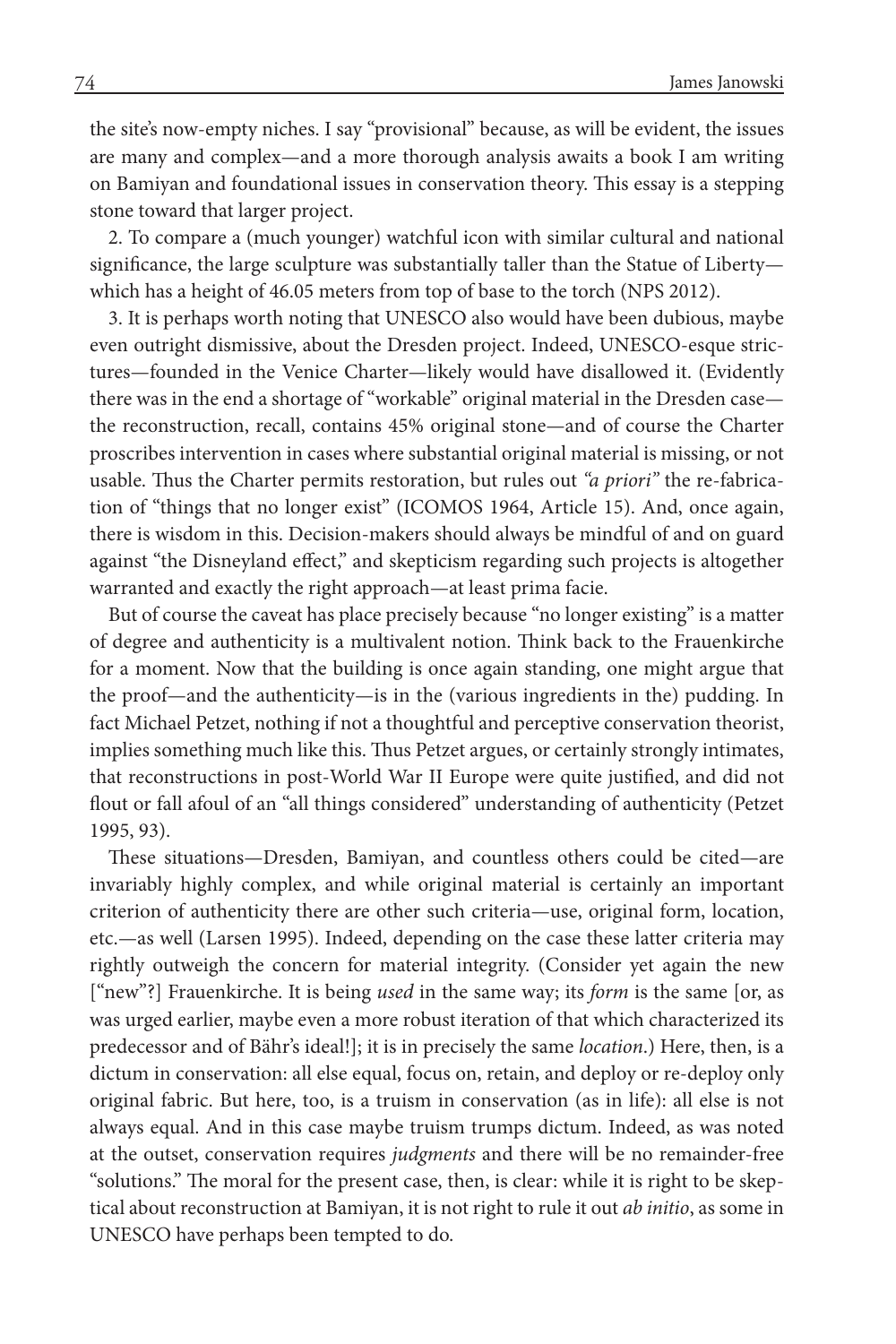4. This is consistent with Petzet's position. In fact Petzet urges that anastylosis is "the only appropriate solution," and explicitly recommends restoration over consigning the sculptures' remains to a museum (Petzet 2009b, 14). Indeed, Petzet notes—plausibly—that the sheer mass of this material, the huge number of fragments, would be altogether unsuitable for a museum. (Perhaps reconstructed sculptures *would* be the museum?)

#### **References**

- *AFP News*. 2011. Afghan war costs \$300 million a day: Pentagon. February 11. www.google.com/hostednews/afp/article/ALeqM5gNQ3JbWwd6t-PzkuECkRJvsAlNkA (accessed 08/25/12).
- Al Jazeera (and Georgios Toubekis). 2007. Al Jazeera documentation about Bamiyan on YouTube — 2/2. Al Jazeera International Television video, *Rebuilding Bamiyan, 23 July 07*. www.bamiyan-development.org/artmedia/videos-1/al-jazeera-programme-on-youtube (accessed 08/28/12).
- Appelbaum, B. 2010. *Conservation treatment methodology*. Oxford, U.K.: Elsevier Butterworth-Heinemann.
- Asch, K. 1999. Rebuilding Dresden. *History Today* 49:3–4.
- Baetz, J. 2011. Scientists: Reconstructing Afghan Buddha possible. *Omaha World Herald*, February 28. www.omaha.com/article/20110228/ AP15/302289913/1013 (accessed 9/18/2012).
- Beckett, E. 1880. *Church restoration*. London: Crosby Lockwood and Co.
- Blänsdorf, C. 2009. The TU Munich research project on fragments of the giant Buddhas of Bamiyan. In Petzet 2009a, 197–200.
- Blänsdorf, C., S. Pfeffer, and E. Melzl. 2009. The polychromy of the giant Buddha statues in Bamiyan. In Petzet 2009a, 237–64.
- Bucherer-Dietschi, P. 2011. Personal e-mail communication, March 12. Director, Afghanistan Institute und Archive, Bubendorf, Switzerland.
- Elias, J. 2007. (Un)making idolatry: From Mecca to Bamiyan. *Future Anterior* 4(2): 12–29.
- Emmerling, E. 2009. Conservation concept for the relief of the eastern giant Buddha and the back wall. In Petzet, ed. 2009a, 160.
- Flood, F. 2002. Between cult and culture: Bamiyan, Islamic iconoclasm, and the museum. *The Art Bulletin* 84(4): 641–59.
- Gilbert, M. 1989. *On social facts*. London: Routledge.
- Ginsberg, R. 2004. *The aesthetics of ruins*. New York: Rodopoi Press.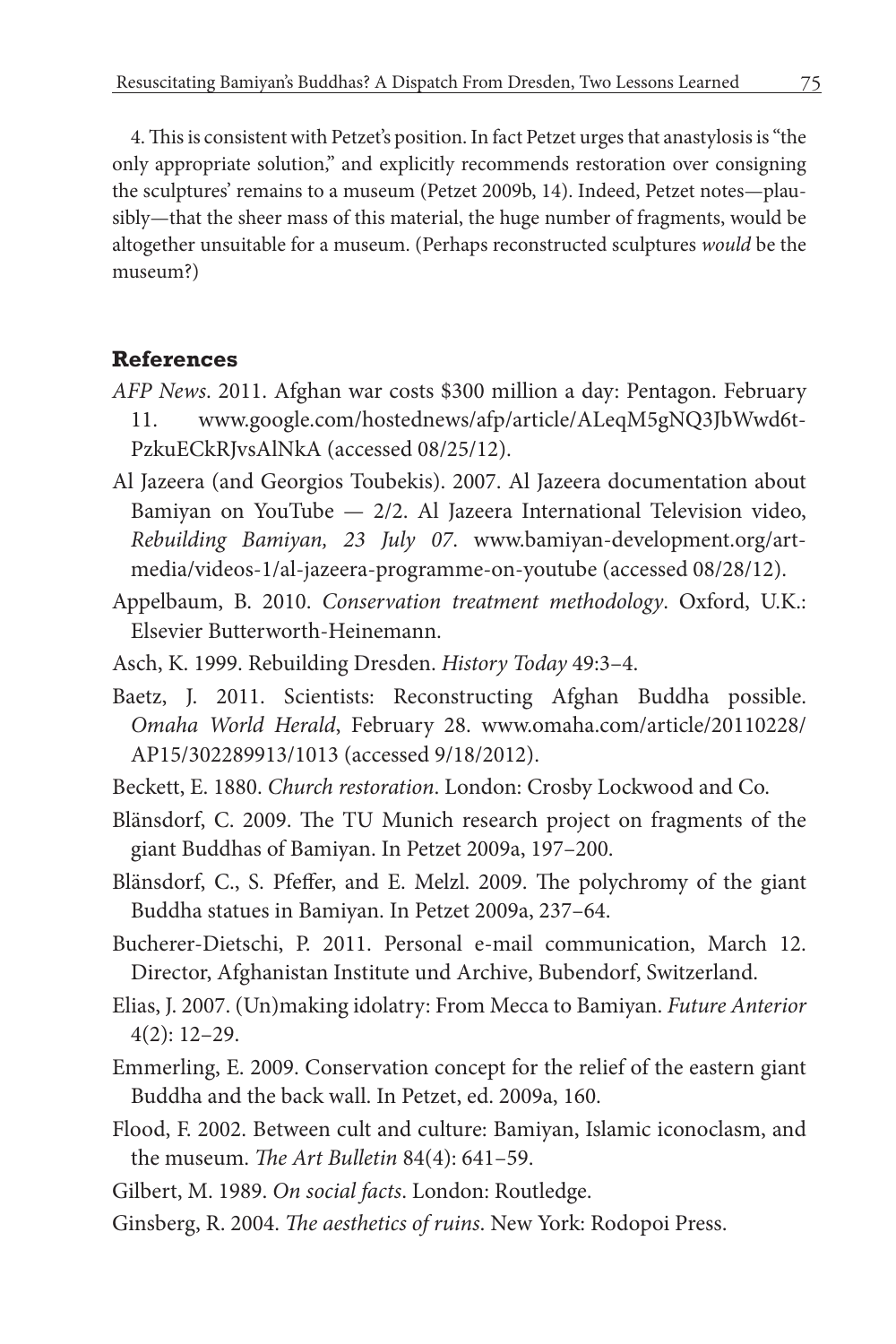- Highfield, R. 2008. Oil painting "Invented in Asia, not Europe." *The Telegraph*, April 22, www.telegraph.co.uk/science/science-news/3340400/ Oil-painting-invented-in-Asia-not-Europe.html (accessed 9/24/2012), publicizing M. Cotte, J. Susini, V. Armando Solé, Y. Taniguchi, J. Chillida, E. Checroun, P. Walter, Secrets of Bamiyan Buddhist Murals. *Journal of Analytical Atomic Spectrometry* 23:820, also available online at www.esrf. eu/UsersAndScience/Publications/Highlights/2008/imaging/imaging8 (accessed 02/14/13).
- ICOMOS. 1964. The Venice Charter 1964. www.icomos.org/charters/ venice\_e.pdf (accessed 9/26/2012).
- Jäger, W., and C. Brebbia, eds. 2000. *The revival of Dresden*. Southhampton, U.K.: WIT Press.
- Jäger, W., H. Bergander, and F. Pohle. 2000. The reconstruction of the sandstone cupola of the Frauenkirche in Dresden. In Jäger and Brebbia 2000, 219–36.
- Janowski, J. 2011a. Bringing back Bamiyan's Buddhas. *Journal of Applied Philosophy* 28(1): 44–64.
- Janowski, J. 2011b. Resurrecting Spirit: Dresden's Frauenkirche and the Bamiyan Buddhas. In *Placing nature on the borders of religion, philosophy, and ethics*, eds. F. Clingerman and M. H. Dixon. Surrey, England: Ashgate. 95–108.
- Jordahn, O. 2006. The Rebuilt Frauenkirche in Dresden. *Studia Liturgica* 36:1–16.
- Klimburg-Salter, D. 1989. *The Kingdom of Bamiyan: Buddhist art and culture of the Hindu Kush*. Naples-Rome: Istituto Universitario Orientale and Istituto Italiano per il Medio ed Estremo Oriente.
- Larsen, K., ed. 1995. *Proceedings from the Nara Conference on Authenticity*. November 1–6, 1994, Nara, Japan. Paris: UNESCO World Heritage Centre; Tokyo: Agency for Cultural Affairs.
- Machat, C., M. Petzet, and J. Ziesemer, eds. 2010. *Heritage at risk: ICOMOS World Report 2008–2010 on monuments and sites in danger*. Berlin: ICOMOS and hendrik Bäßler verlag.
- Muñoz Viñas, S. 2005. *Contemporary theory of conservation*. Oxford, U.K.: Elsevier Butterworth-Heinemann.
- Muñoz Viñas, S. 2009. Minimal intervention revisited. In *Conservation: Principles, dilemmas and uncomfortable truths*, eds. A. Richmond and A. Bracker. Oxford, U.K.: Elsevier Butterworth-Heinemann. 47–59.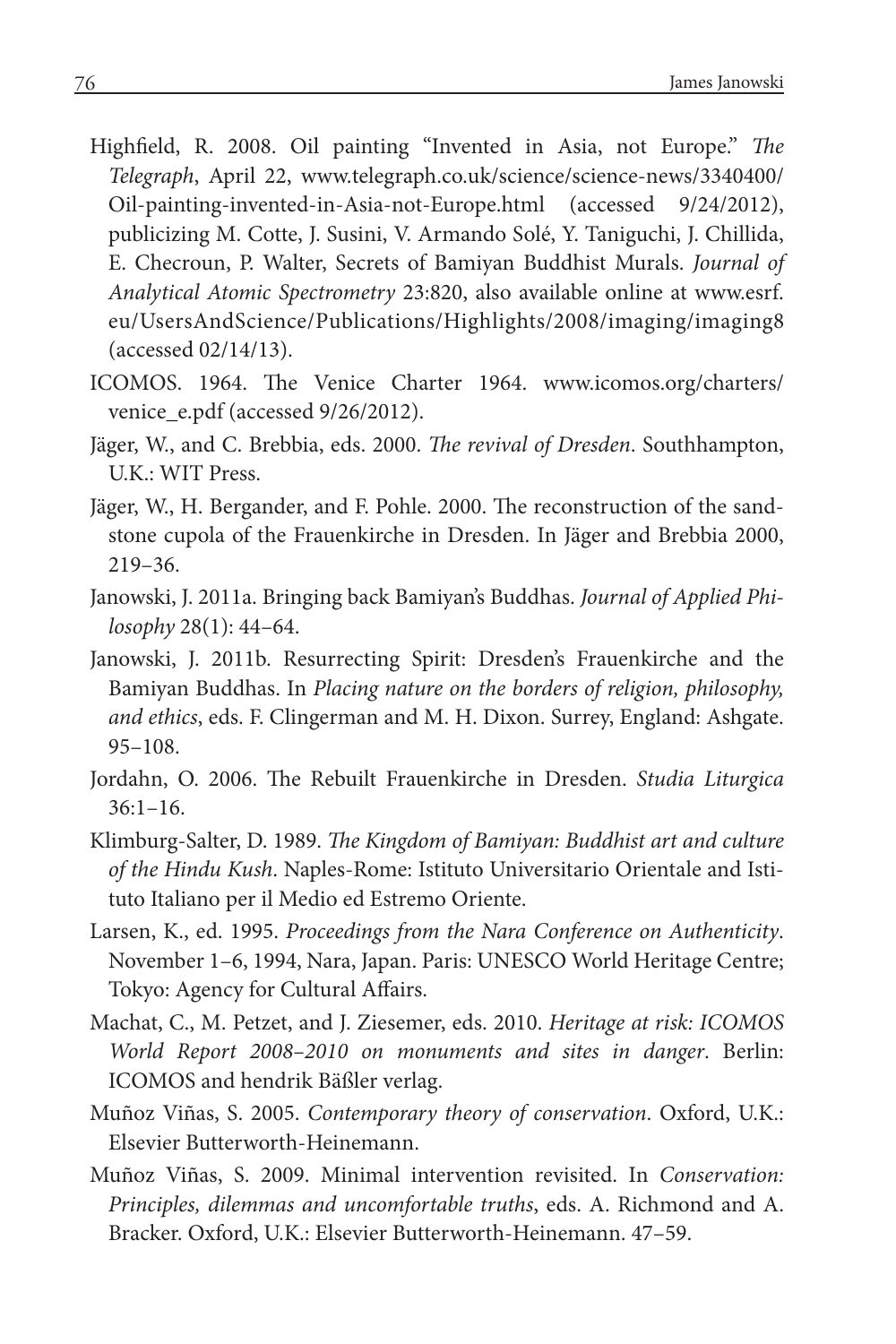- National Park Service (NPS). 2012. Statue of Liberty: Statue Statistics. www.nps.gov/stli/historyculture/statue-statistics.htm (accessed 9/20/2012).
- Paul, J. 1996. Das Bild der Dresdner Frauenkirche in der kunst- und architekturgeschichtlichen Literatur. *Jahrbuch* (1996): 165–80. Cited in Jordahn 2006, 2.
- Peter, J. and M. Hertenstein. 2000. Reconstruction of the Frauenkirche Dresden: Structural proof-checking using a complete 3D FE-model. In Jäger and Brebbia 2000, 185–96.
- Petzet, M. 1995. "In the full richness of their authenticity"—The test of authenticity and the new cult of monuments. In Larsen 1995, 85–99.
- Petzet, M., ed. 2009a. *The giant Buddhas of Bamiyan: Safeguarding the remains*. Berlin: ICOMOS and hendrik Bäßler verlag.
- Petzet, M. 2009b. Preface. In Petzet 2009a, 13–15.
- Petzet, M. 2009c. Six additional tasks for 2009/2010. In Petzet 2009a, 160–62.
- Power, M. 2004. Bring Back the Buddha. *Discover*, November. http://discovermagazine.com/2004/nov/bring-back-the-buddha (accessed 9/27/2012).
- Praxenthaler, B. 2009. Report on salvaging rock fragments, 2004. In Petzet 2009a, 66–73.
- Sagoff, M. 1978. On restoring and reproducing art. *Journal of Philosophy* 75(9): 453–70.
- Scheler, M. 2008. *The nature of sympathy*, trans. P. Heath. Piscataway, N.J.: Transaction Publishers.
- Semple, M. 2011. Why the Buddhas of Bamian were destroyed. *The Afghanistan Analysts Network (AAN), Guest Blog*, February 3. http://aanafghanistan.com/index.asp?id=1538 (accessed 9/24/2012).
- Sengupta, R. 1984. The restoration of the small Buddha at Bamiyan. *Momentum* 27(1): 31–46.
- Sengupta, R. 1989. Restoration of the Bamiyan Buddhas. In Klimburg-Salter 1989, 202–205.
- TUM (Technical University Munich). 2011. Bamiyan Buddhas once glowed in red, white and blue, news release. http://portal.mytum.de/pressestelle/ pressemitteilungen/NewsArticle\_20110224\_183029/bamiyanen.pdf (accessed 9/18/12).
- Tschudi-Madsen, S. 1976. *Restoration and anti-restoration*. Oslo, Norway: Universitetsforlaget.